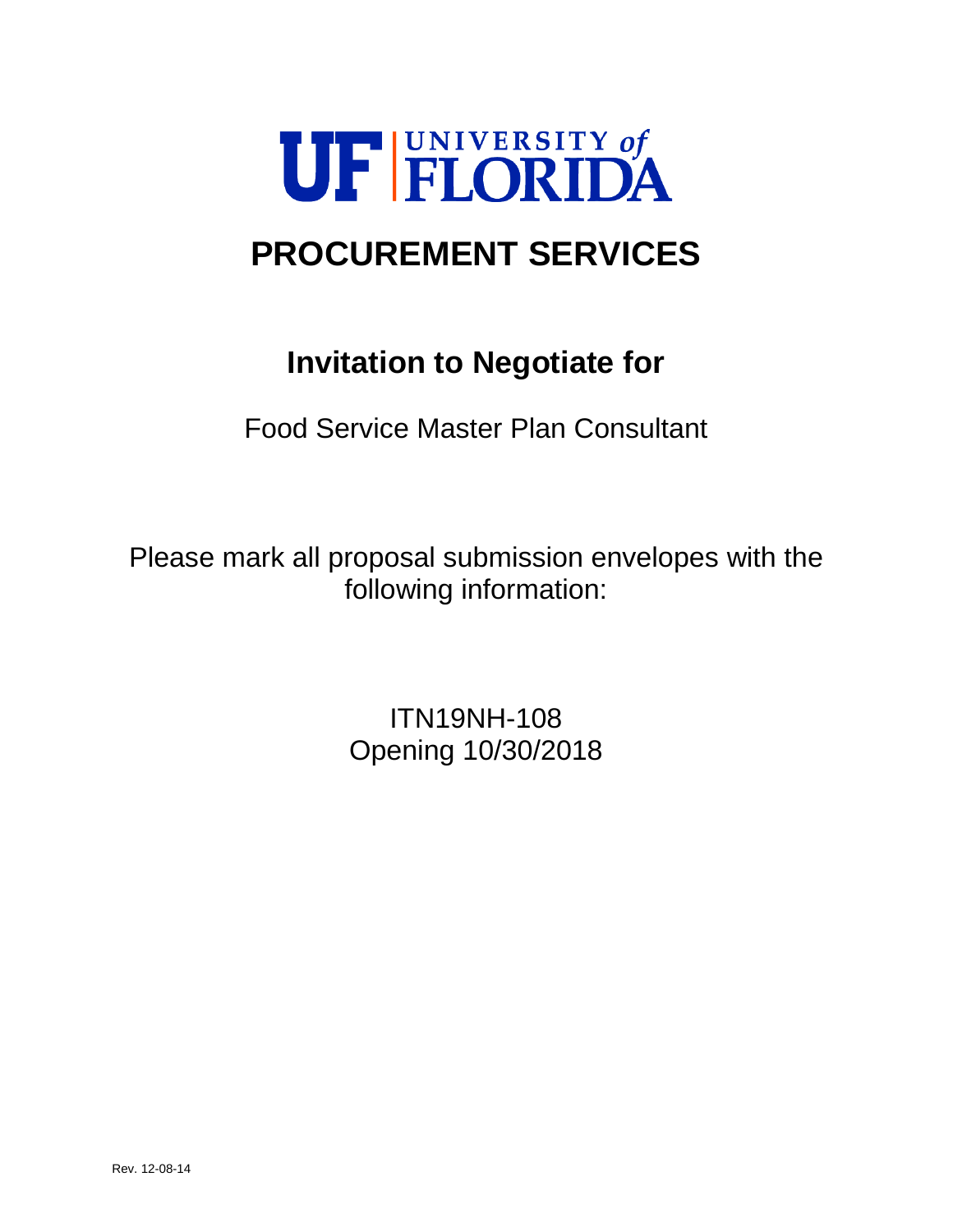## Contents

| 1.0 | 1.1<br>1.2<br>1.3<br>1.4 |                                                                              |  |
|-----|--------------------------|------------------------------------------------------------------------------|--|
|     | 1.5                      |                                                                              |  |
|     |                          |                                                                              |  |
| 2.0 |                          |                                                                              |  |
|     | 2.1                      |                                                                              |  |
|     | 2.2                      |                                                                              |  |
|     | 2.3                      |                                                                              |  |
|     | 2.4                      |                                                                              |  |
|     | 2.5                      | Vendor Protest Procedure; Notice of Proposal Protest Bonding Requirement  8  |  |
|     | 2.6                      |                                                                              |  |
|     | 2.7                      |                                                                              |  |
|     | 2.8                      |                                                                              |  |
|     | 2.9                      |                                                                              |  |
|     | 2.10                     | Determination of and Information Concerning Vendor's Qualifications          |  |
|     | 2.11                     |                                                                              |  |
|     | 2.12                     | Rejection of Vendor Counter-offers, Stipulations and Other Exceptions        |  |
|     | 2.13                     |                                                                              |  |
|     | 2.14                     |                                                                              |  |
|     |                          |                                                                              |  |
| 3.0 |                          |                                                                              |  |
|     |                          |                                                                              |  |
|     | 3.1<br>3.2               |                                                                              |  |
|     | 3.3                      |                                                                              |  |
|     |                          |                                                                              |  |
|     |                          |                                                                              |  |
| 4.0 |                          |                                                                              |  |
|     | 4.1                      |                                                                              |  |
|     | 4.1.1                    |                                                                              |  |
|     | 4.1.2                    |                                                                              |  |
|     | 4.1.3                    |                                                                              |  |
|     | 4.1.4                    |                                                                              |  |
|     | 4.1.5                    |                                                                              |  |
|     | 4.1.6                    |                                                                              |  |
|     | 4.2                      |                                                                              |  |
|     | 4.2.1                    |                                                                              |  |
|     | 4.2.2                    |                                                                              |  |
|     | 4.2.3                    | University Provides Information in Good Faith without Liability  13          |  |
|     | 4.2.4                    |                                                                              |  |
|     | 4.2.5                    | Questions, Communications and Inquires between the University and Vendors 13 |  |
|     | 4.2.6                    | Addenda and the University's Response to Communications from Vendor  14      |  |
|     | 4.2.7                    |                                                                              |  |
|     | 4.2.8                    |                                                                              |  |
|     | 4.2.9                    |                                                                              |  |
|     | 4.2.10                   |                                                                              |  |
|     | 4.2.11                   |                                                                              |  |
|     |                          |                                                                              |  |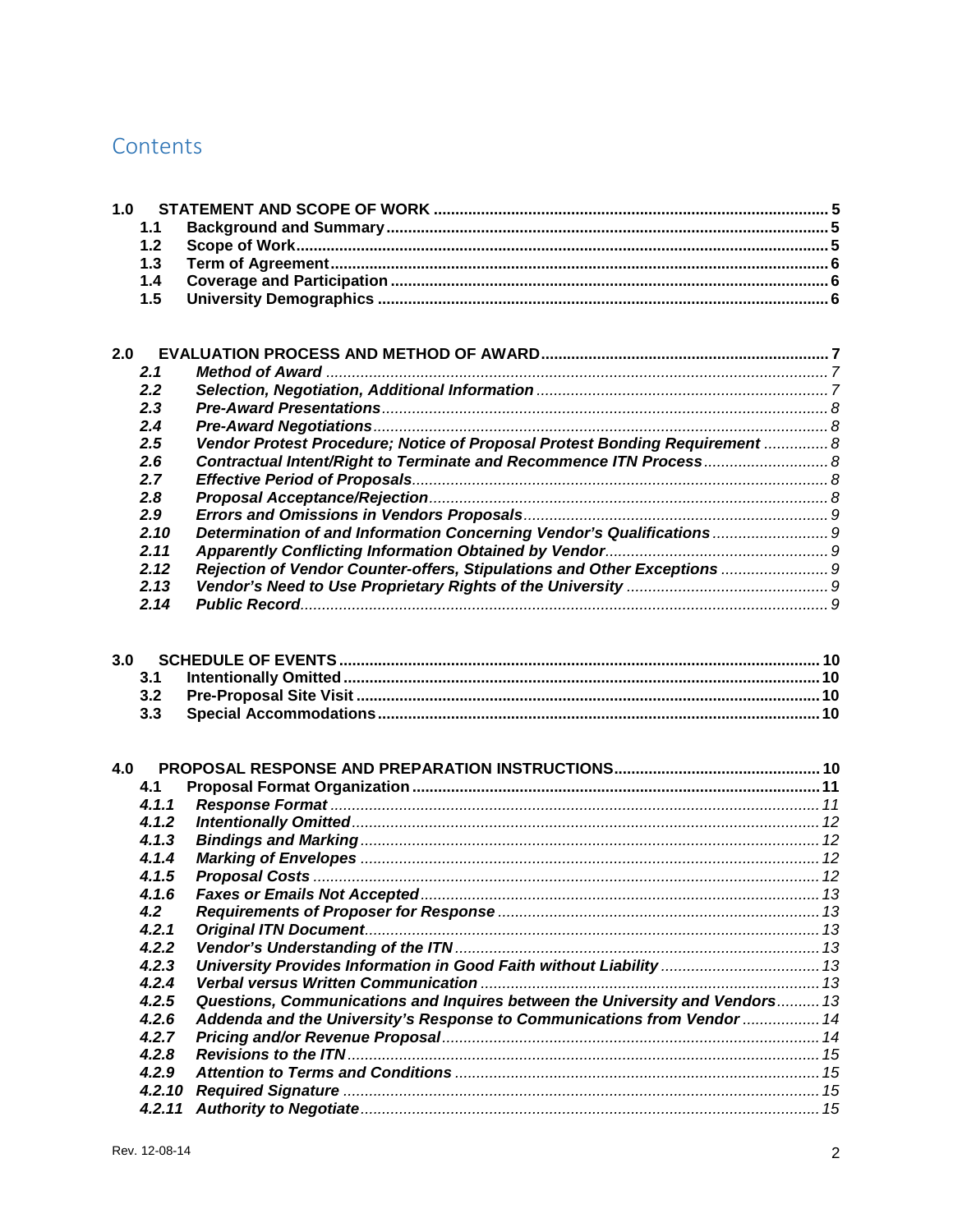| 4.2.13 Improper Business Relationships/Conflict of Interest Prohibited  16        |  |
|-----------------------------------------------------------------------------------|--|
| 4.2.14 Corrections, Changes, and Providing Information on Forms within the ITN 16 |  |
|                                                                                   |  |
|                                                                                   |  |
|                                                                                   |  |
| 4.2.18 University's Right to Use Vendor's Ideas/Proprietary Information 16        |  |

| 5.0  |  |
|------|--|
| 5.1  |  |
| 5.2  |  |
| 5.3  |  |
| 5.4  |  |
| 5.5  |  |
| 5.6  |  |
| 5.7  |  |
| 5.8  |  |
| 5.9  |  |
| 5.10 |  |
| 5.11 |  |
| 5.12 |  |
| 5.13 |  |
| 5.14 |  |
| 5.15 |  |
| 5.16 |  |
| 5.17 |  |

| 6.1  |  |
|------|--|
| 6.2  |  |
| 6.3  |  |
| 6.4  |  |
| 6.5  |  |
| 6.6  |  |
| 6.7  |  |
| 6.8  |  |
| 6.9  |  |
| 6.10 |  |
| 6.11 |  |
| 6.12 |  |
| 6.13 |  |
| 6.14 |  |
| 6.15 |  |
| 6.16 |  |
| 6.17 |  |
| 6.18 |  |
| 6.19 |  |
| 6.20 |  |
| 6.21 |  |
| 6.22 |  |
| 6.23 |  |
| 6.24 |  |
| 6.25 |  |
| 6.26 |  |
|      |  |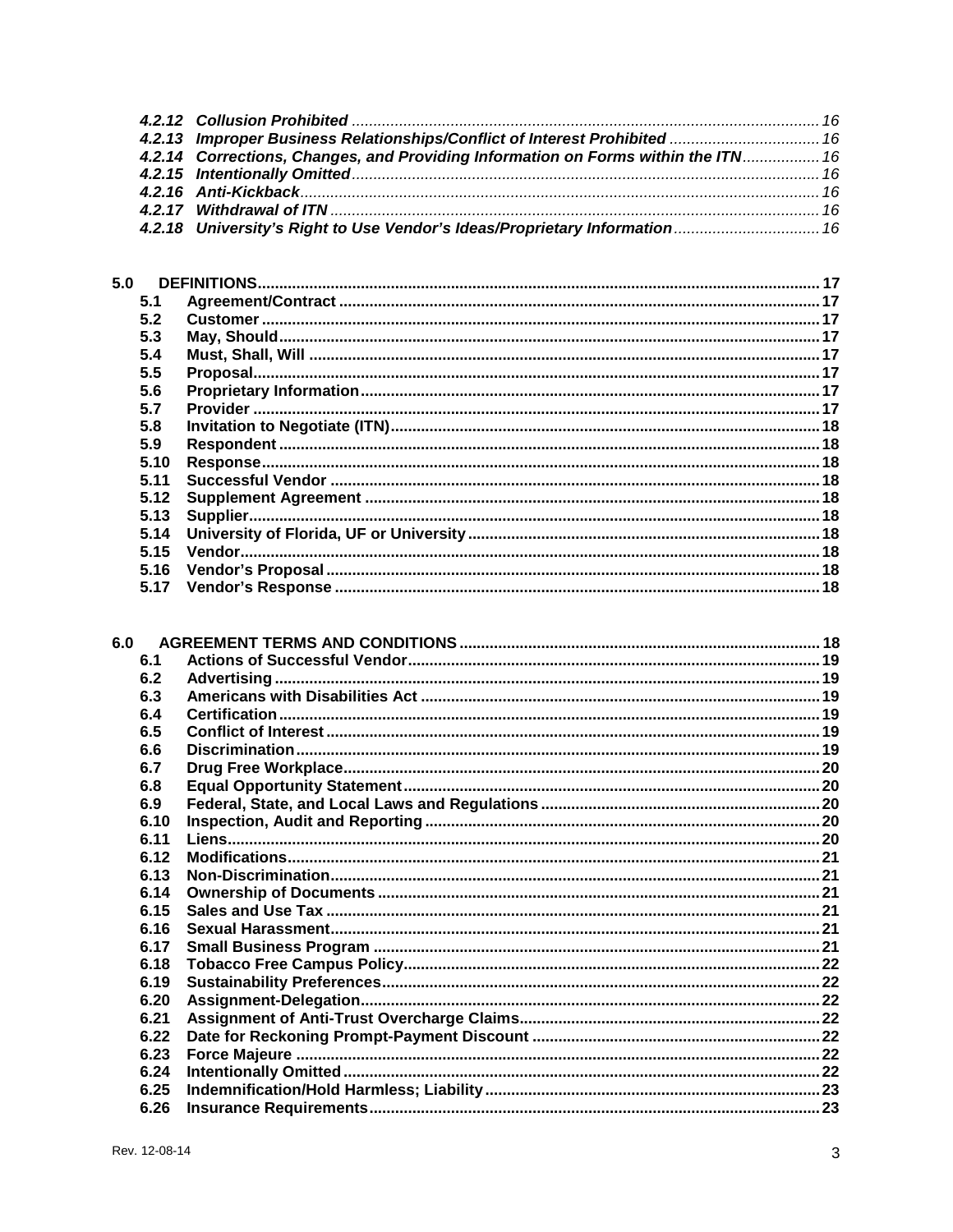| 6.27         |                                                                                |  |
|--------------|--------------------------------------------------------------------------------|--|
| 6.28         |                                                                                |  |
| 6.29         |                                                                                |  |
| 6.30         |                                                                                |  |
| 6.31         |                                                                                |  |
| 6.32         |                                                                                |  |
| 6.33         | Notice to Vendors of Asbestos-Containing Materials in University Buildings  25 |  |
| 6.34         |                                                                                |  |
| 6.35         |                                                                                |  |
| 6.36         |                                                                                |  |
| 6.37         |                                                                                |  |
| 6.38         |                                                                                |  |
| 6.39         |                                                                                |  |
| 6.40         |                                                                                |  |
| 6.41         |                                                                                |  |
| 6.42         |                                                                                |  |
| 6.43         |                                                                                |  |
| 6.44         |                                                                                |  |
| 6.45<br>6.46 |                                                                                |  |
| 6.47         |                                                                                |  |
| 6.48         |                                                                                |  |
|              |                                                                                |  |
|              |                                                                                |  |
|              |                                                                                |  |
|              |                                                                                |  |
| 6.48.5       |                                                                                |  |
| 6.48.6       |                                                                                |  |
|              |                                                                                |  |
|              |                                                                                |  |
| 6.49         |                                                                                |  |
| 6.50         |                                                                                |  |
| 6.51         |                                                                                |  |
| 6.52         |                                                                                |  |
|              |                                                                                |  |

| 7.0 |  |  |
|-----|--|--|
|     |  |  |

 $\overline{\mathbb{I}}$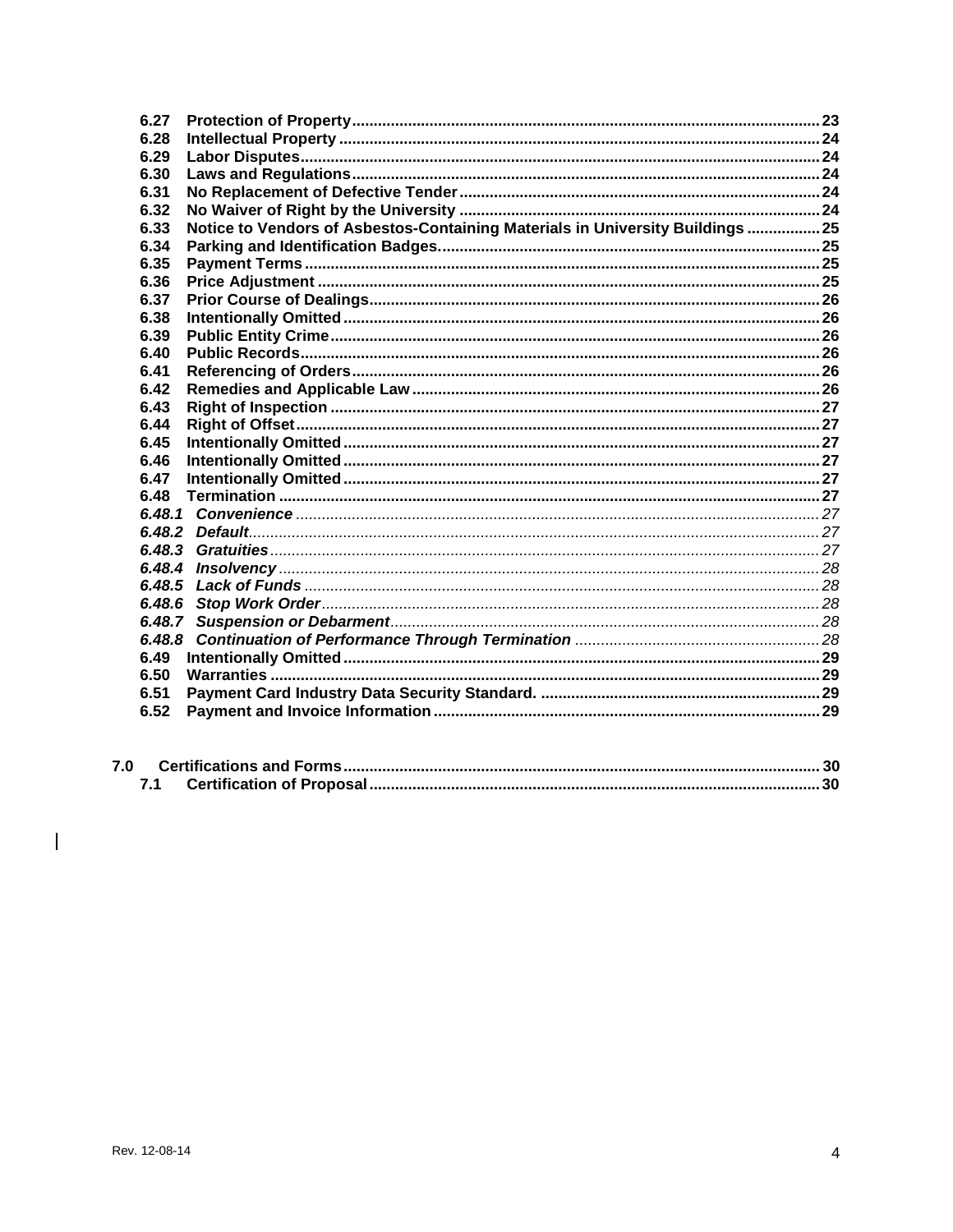## <span id="page-4-0"></span>**1.0 STATEMENT AND SCOPE OF WORK**

#### <span id="page-4-1"></span>**1.1 Background and Summary**

The University of Florida (University or UF) recognizes that quality food, provided in great facilities with excellent services, not only provides essential sustenance for individuals, but is an important catalyst for community building and an invaluable component for business and social interactions at the University on a daily basis.

In addition to excellent nutrition, the University desires to provide highest quality food and customer services, comfortable and inviting facilities, value, and successful sustainability efforts for its students, faculty, staff, and guests.

Therefore, the University of Florida is seeking proposals from qualified firms to facilitate the planning and execution of a comprehensive master planning process for the University's dining services program.

Qualified firms must demonstrate extensive knowledge and experience in master planning for dining services, including extensive knowledge of the leading dining programs at similar universities in the US as well as current trends and advances in dining services in university communities.

#### <span id="page-4-2"></span>**1.2 Scope of Work**

#### **Deliverables**

The selected qualified firm will provide the following services to University:

- Facilitate a successful master plan preparation and planning process that will:
	- o Determine the level of customer satisfaction with the current UF dining services program including campus dining facilities.
	- $\circ$  Identify and quantify current demand and future needs in the following categories: residential dining, retail offerings, catering services, training table, sustainability, and healthy food options.
	- o Evaluate current facilities, programs, and services in comparison to identified demand, future needs, and best practices. Identify current strengths, weaknesses, opportunities, and threats. Make recommendations for needed changes or enhancements to facilities, programs, and services to meet current demand and future needs, and achieve best practice/cutting edge performance levels.
	- o Develop recommendations to ensure the direction and plan for dining services are aligned with institutional direction and plans in relevant areas including the Campus Master Plan, Housing and Residence Education Master Plan, Parking and Transportation Strategic Plan, and the UF Strategic Development Plan.
	- o Evaluate operational and financial performance to determine course of actions needed to optimize operational efficiencies and maximize opportunity for financial benefit to the university. Make recommendations for capital and operational strategies necessary to achieve highest performance levels.
	- o
	- Identify and provide benchmarking information for comparable higher education institutions with highly successful and cutting-edge campus dining programs.
- Facilitate marketing and public relations for the master plan process in order to receive meaningful feedback and input from a representative cross section of the entire campus community such as residential and commuter students, faculty, staff;
- Facilitate the execution of the master planning process ensuring participation and input from all segments of the diverse campus population;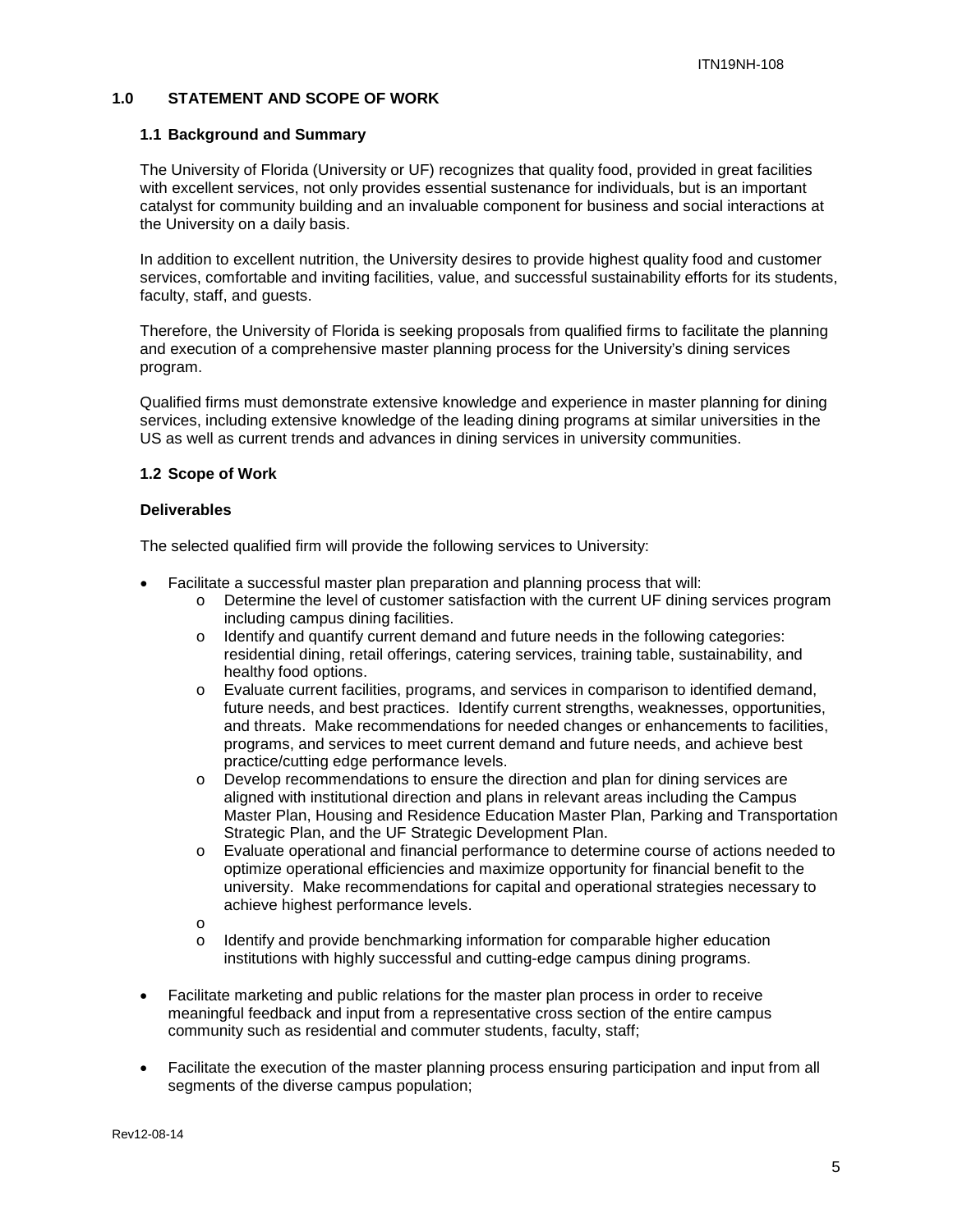- Produce a comprehensive and professional final report including recommendations for the University's use in implementing a cutting edge dining services program for the future.
- If requested by University, provide ongoing follow-up consulting services related to the food services master plan implementation.

#### **Timeline**

- Information gathering one to two months following ITN award
- Master plan execution two months following completion of previous phase
- Final report due two months following completion of previous phase
- Follow up and additional consulting on an as-needed basis, not to exceed the term of the ITN including renewal options

#### <span id="page-5-0"></span>**1.3 Term of Agreement**

The term of this Agreement will be for an initial period of one year, with an option to renew based on satisfactory performance and the written approval of both parties for up to two additional one-year periods.

#### <span id="page-5-1"></span>**1.4 Coverage and Participation**

The intended coverage of this ITN and any Agreement resulting from this solicitation shall be for the use of all Departments at the University of Florida. With the consent and agreement of the Successful Vendor, the other state universities, community colleges, district school boards, other educational institutions, and other governmental agencies, may assess and access an Agreement resulting from this solicitation issued and administered by the University of Florida.

The University reserves the right to add and/or delete elements, or to change any element of the coverage and participation at any time without prior notification and without any liability of any kind or amount.

#### <span id="page-5-2"></span>**1.5 University Demographics**

The University of Florida is a public land-grant, sea-grant and space-grant research university. The state's oldest, largest, and most comprehensive university, UF is among the nation's most academically diverse public universities. Classified as a "Research University with Very High Research" by the Carnegie Foundation, UF is one of 62 elected member institutions of the Association of American Universities. Fall 2016 enrollment stood at 53,744, with incoming freshmen posting an average grade point average of 4.35 and an average SAT score of 1919. UF received a record \$724 million in research awards in fiscal year 2014-15 and has helped launch more than 190 start-ups based on researchers' technologies in the past 15 years. The university contributed more than \$12.5 billion through its research and other activities to Florida's economy in fiscal year 2014-15 and realized a 3.14 return on investment in research funding for every state dollar used to hire faculty in preeminent focus areas such as neuroscience, cybersecurity and food security.

The University of Florida has a 2,000-acre campus and more than 900 buildings (including 170 with classrooms and laboratories). The northeast corner of campus is listed as a historic district on the National Register of Historic Places.

The University's extensive capital improvement program has resulted in facilities ideal for 21st century research including the McKnight Brain Institute, the Health Professions, Nursing and Pharmacy Building, the Cancer and Genetics Research Complex, and the Proton Therapy Institute in Jacksonville. Overall, the university's current facilities have a book value of more than \$1 billion and a replacement value of \$2 billion.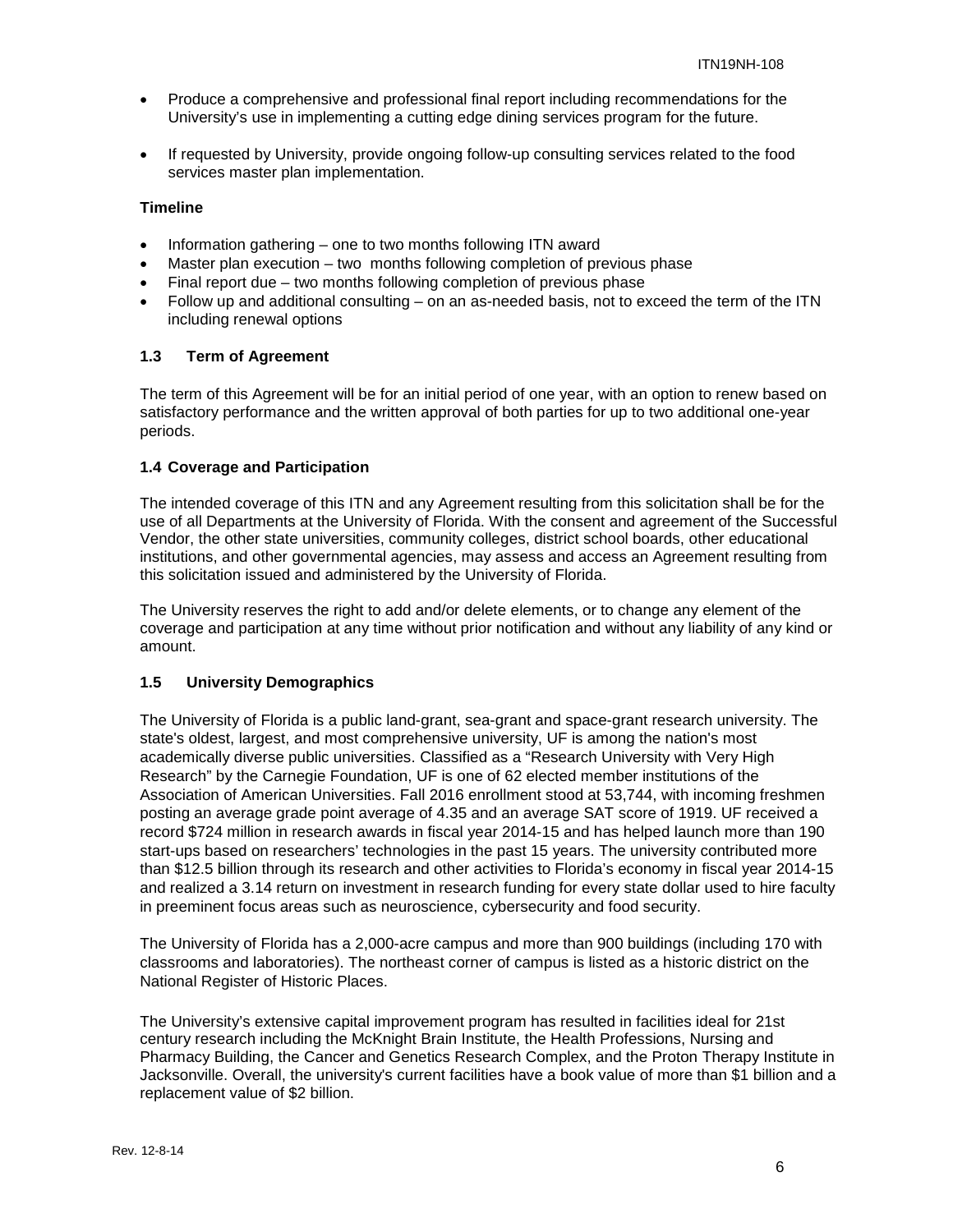For any additional information about the University of Florida, please visit the University's web page at: [www.ufl.edu.](http://www.ufl.edu/)

## <span id="page-6-0"></span>**2.0 EVALUATION PROCESS AND METHOD OF AWARD**

## <span id="page-6-1"></span>**2.1 Method of Award**

The evaluation of each response to this ITN will be based on its overall competence, compliance, format, and organization. The Award shall be made to the responsive and responsible vendor whose proposal is determined to be the most advantageous to the University of Florida, taking into consideration the following evaluation criteria listed below. Pricing may be a criterion. However, the University is under no obligation whatsoever to select as most responsive the proposal that demonstrates the lowest pricing.

The contract will consist of the University's ITN, the proposal with any and all revisions, award letter, purchase order, and the signed agreement between the parties, as stated in that agreement.

Vendors whose proposals are not accepted will be notified after a final selection has been made by public posting of the selected proposer(s). This public posting functions as the rejection of all other proposals. This posting will be made to <https://procurement.ufl.edu/vendors/schedule-of-bids/> .

## **Evaluation Criteria**

Vendor proposals will be evaluated based upon how well each Vendor's plans meet the University's needs. Specific consideration will be given to the following responses in no particular order or weighting:

- Demonstrated experience and ability to conduct comprehensive master planning of dining services at a comprehensive university similar in size and scope to the University of Florida;
- Demonstrated knowledge of leading dining services programs and current trends in dining services in university communities;
- Demonstrated knowledge and experience in successfully incorporating corollary areas of focus including but not limited to sustainability, healthy food options, and training table for university athletes;
- Demonstrated experience and ability to produce a comprehensive and professional final report including recommendations for a cutting edge dining services program for the future;
- Understanding of higher education dynamics and their applicability to the food services program and the demanding nature of the UF campus;
- Evidence of successful implementation of vendor recommendations in a higher education setting;
- Financial offering pricing model/cost for services, including efficient, transparent and fully disclosed cost structure;
- Customer references;
- Additional "value add" services, i.e., services proposed by the vendor in addition to the services required by the university that will enhance the process and/or the final outcome(s).

#### <span id="page-6-2"></span>**2.2 Selection, Negotiation, Additional Information**

Although the University reserves the right to negotiate with any vendor or vendors to arrive at its final decision and/or to request additional information or clarification on any matter included in the proposal, it also reserves the right to select the most responsive vendor or vendors without further discussion, negotiation, or prior notice. The University may presume that *any proposal is a best-andfinal offer.*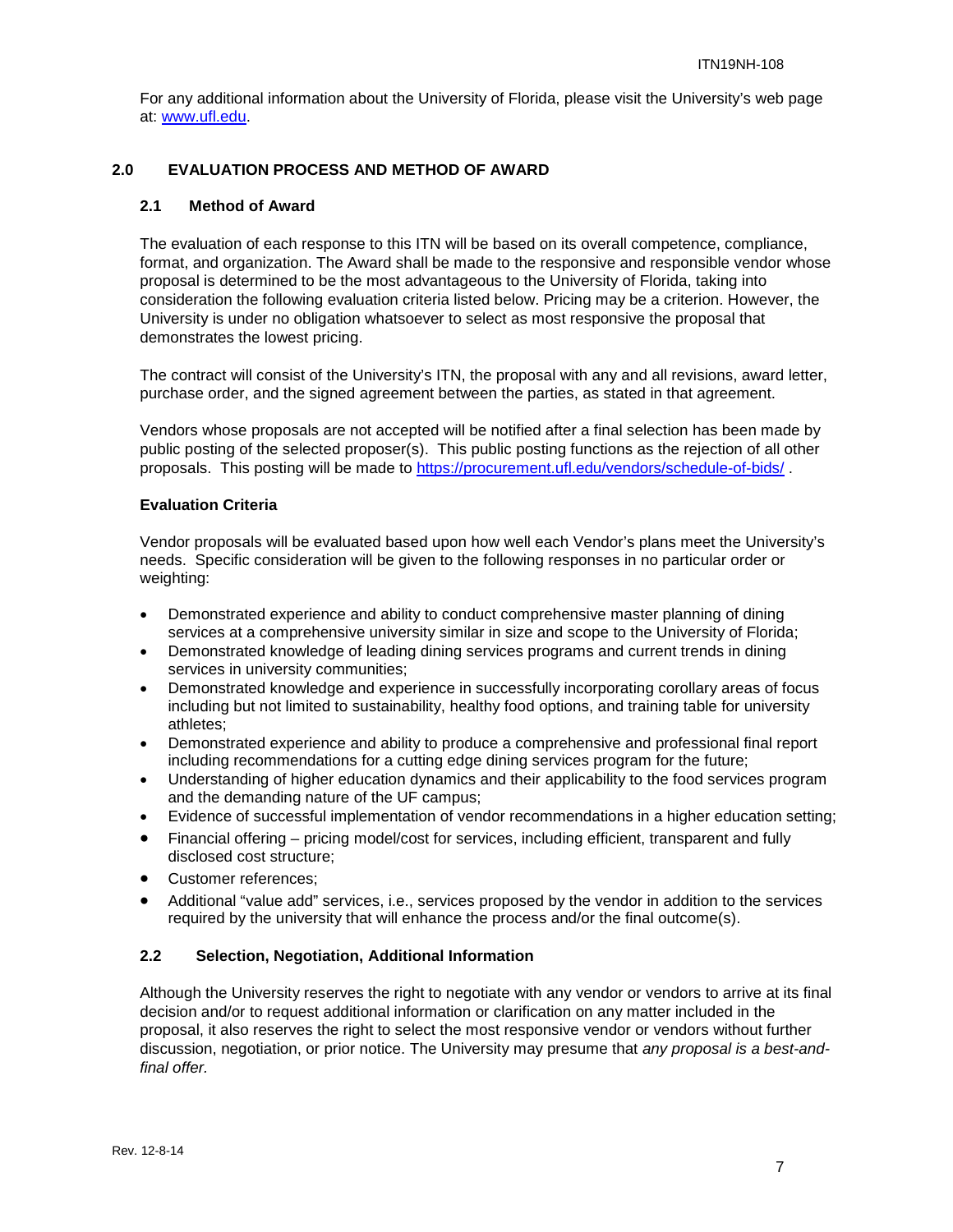The University also reserves the right to award to the next highest evaluated, responsive and responsible bidder for any and all groups, subgroups, or items in the event of vendor default, nonperformance, non-compliance or similar issues affecting the University's ability to obtain services at any time throughout the contract period.

## <span id="page-7-0"></span>**2.3 Pre-Award Presentations**

The University reserves the right to require presentation from any and all vendors, in which they may be asked to provide or they may provide information in addition to that provided in their proposals.

## <span id="page-7-1"></span>**2.4 Pre-Award Negotiations**

The University reserves the right to negotiate prior to award with vendors for purpose of addressing the matters set forth in the following list, which may not be exhaustive.

- Resolving minor difference and typographical errors
- Terms and conditions
- Clarifying necessary details and responsibilities
- Emphasizing important issues and points
- Receiving assurances from vendors
- Obtaining the lowest and best pricing and/or revenue agreement

## <span id="page-7-2"></span>**2.5 Vendor Protest Procedure; Notice of Proposal Protest Bonding Requirement**

Any vendor protest to a University decision or intended decision with regard to this ITN is subject to Florida Board of Governors' (BOG) Regulations 18.002 and 18.003. Any vendor who files an action protesting a decision or intended decision shall post at the time of the filing the formal written protest, a bond, payable to the University of Florida, in an amount equal to the lesser of 10% of the estimated value of the protestor's proposal or 10% of the University's estimated expenditure during the contract term, or \$10,000. The bond shall be conditioned upon the payment of all costs which may be adjudged against the vendor. In lieu of a bond, the University will accept a cashier's check or money order in the amount of the bond.

#### <span id="page-7-3"></span>**2.6 Contractual Intent/Right to Terminate and Recommence ITN Process**

The University intends to contract with one or more vendors whose proposal(s) are considered to be in the best interests of the University. However, the University may terminate this ITN process at any time up to notice of award, without prior notice, and without liability of any kind or amount. Further, the University reserves the right to commence one or more subsequent ITN processes seeking the same or similar products or services covered hereunder. In the event of cancellation or termination, the University reserves the right to award the contract to another Offeror, cancel in its entirety, or to request new proposals, whichever is in the best interest of University of Florida.

#### <span id="page-7-4"></span>**2.7 Effective Period of Proposals**

Under this ITN, the University shall hold that vendors' responses to this ITN shall remain in effect for a period of ninety (90) days following the closing date, in order to allow time for evaluation, approval, and award of the contract. Any vendor who does not agree to this condition shall specifically communicate in its proposal such disagreement to the University, along with any proposed alternatives. This University may accept or reject such proposed alternatives without further notification or explanation.

## <span id="page-7-5"></span>**2.8 Proposal Acceptance/Rejection**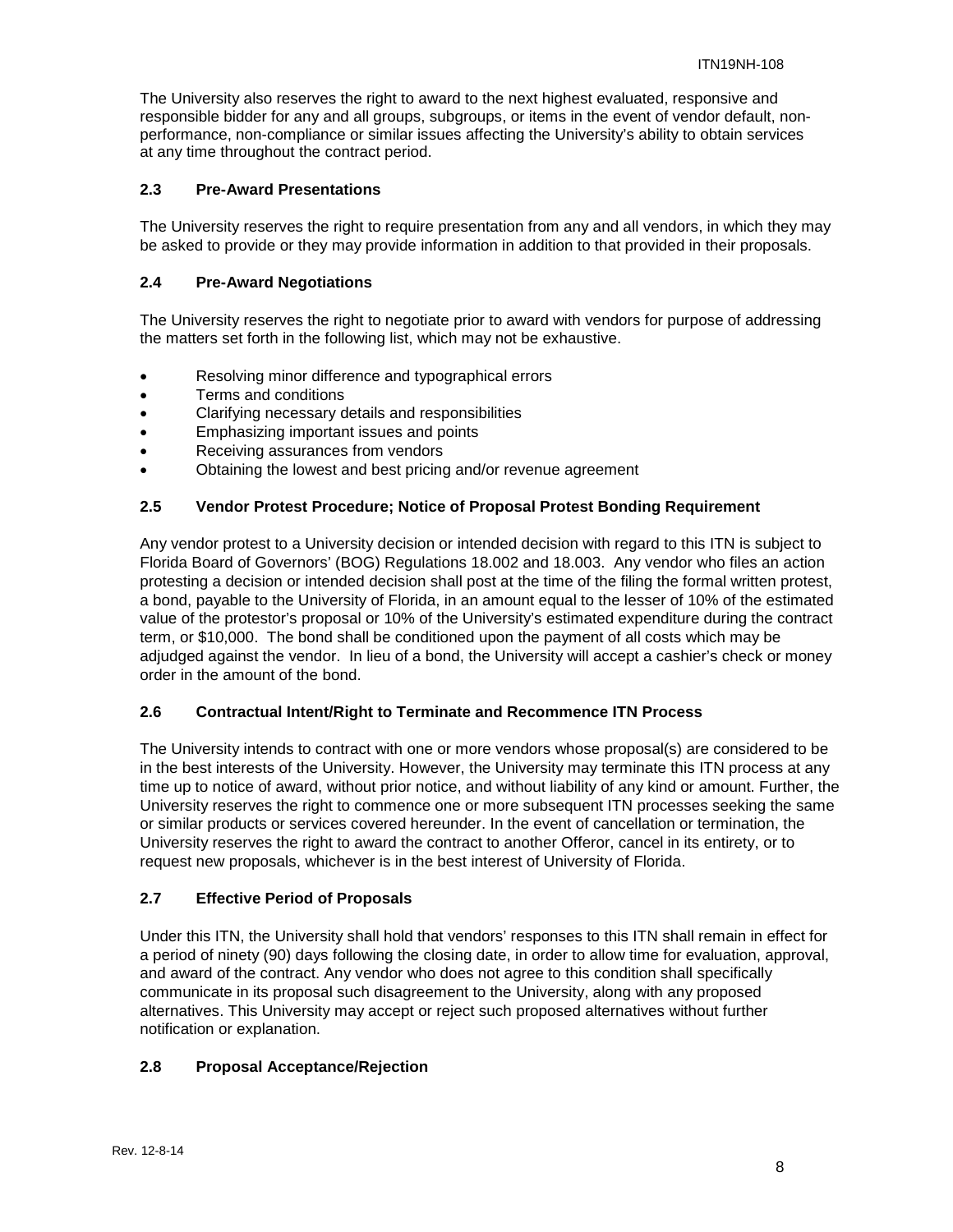The University reserves the right to reject any or all proposals. Such rejection may be without prior notice and shall be without any liability of any kind or amount to the University. The University shall not accept any proposal that the University deems not to be in its best interests. The University shall reject proposals submitted after the closing date and time.

## <span id="page-8-0"></span>**2.9 Errors and Omissions in Vendors Proposals**

The University may accept or reject any vendor's proposal, in part or in its entirety, if such proposal contains errors, omissions, or other problematic information. The University may decide upon the materiality of such errors, omissions, or other problematic information.

## <span id="page-8-1"></span>**2.10 Determination of and Information Concerning Vendor's Qualifications**

The University reserves the right to determine whether a vendor has the ability, capacity, and resources necessary to perform in full any contract resulting from this ITN. The University may request from vendors information it deems necessary to evaluate such vendors' qualifications and capacities to deliver the products and/or services sought hereunder. The University may reject any vendor's proposal for which such information has been requested but which the vendor has not provided. Such information may include but is not limited to:

- Financial resources
- Personnel resources
- Physical resources
- Internal financial, operating, quality assurance, and other similar controls and policies
- Resumes of key executives, officers, and other personnel pertinent to the requirements of the ITN
- Customer references
- Disclosures of complaints or pending actions, legal or otherwise, against the vendor
- The University reserves the right to check references with current customers as provided by the vendor and with any customers the University identifies

## <span id="page-8-2"></span>**2.11 Apparently Conflicting Information Obtained by Vendor**

The University is under no obligation whatsoever to honor or observe any information that may apparently conflict with any provision herein, regardless of whether such information is obtained from any office, agent, or employee of the University. Such information shall not affect the vendor's risks or obligations under a contract resulting from this ITN.

## <span id="page-8-3"></span>**2.12 Rejection of Vendor Counter-offers, Stipulations and Other Exceptions**

Any vendor exception, stipulation, counter-offer, requirement, and/or other alternative term or condition shall be considered rejected unless specifically accepted in writing by the University and thereafter incorporated into any contract resulting from this ITN.

## <span id="page-8-4"></span>**2.13 Vendor's Need to Use Proprietary Rights of the University**

All information proprietary to the University and disclosed by the University to any vendor shall be held in confidence by the vendor and shall be used only for purposes of the vendor's performance under any contract resulting from this ITN.

## <span id="page-8-5"></span>**2.14 Public Record**

On the earlier of (i) the time the University provides notice of a decision or intended decision, or (ii) 30 days after the final competitive sealed proposals are all opened, whichever occurs earlier, vendor proposals may be disclosed as public record.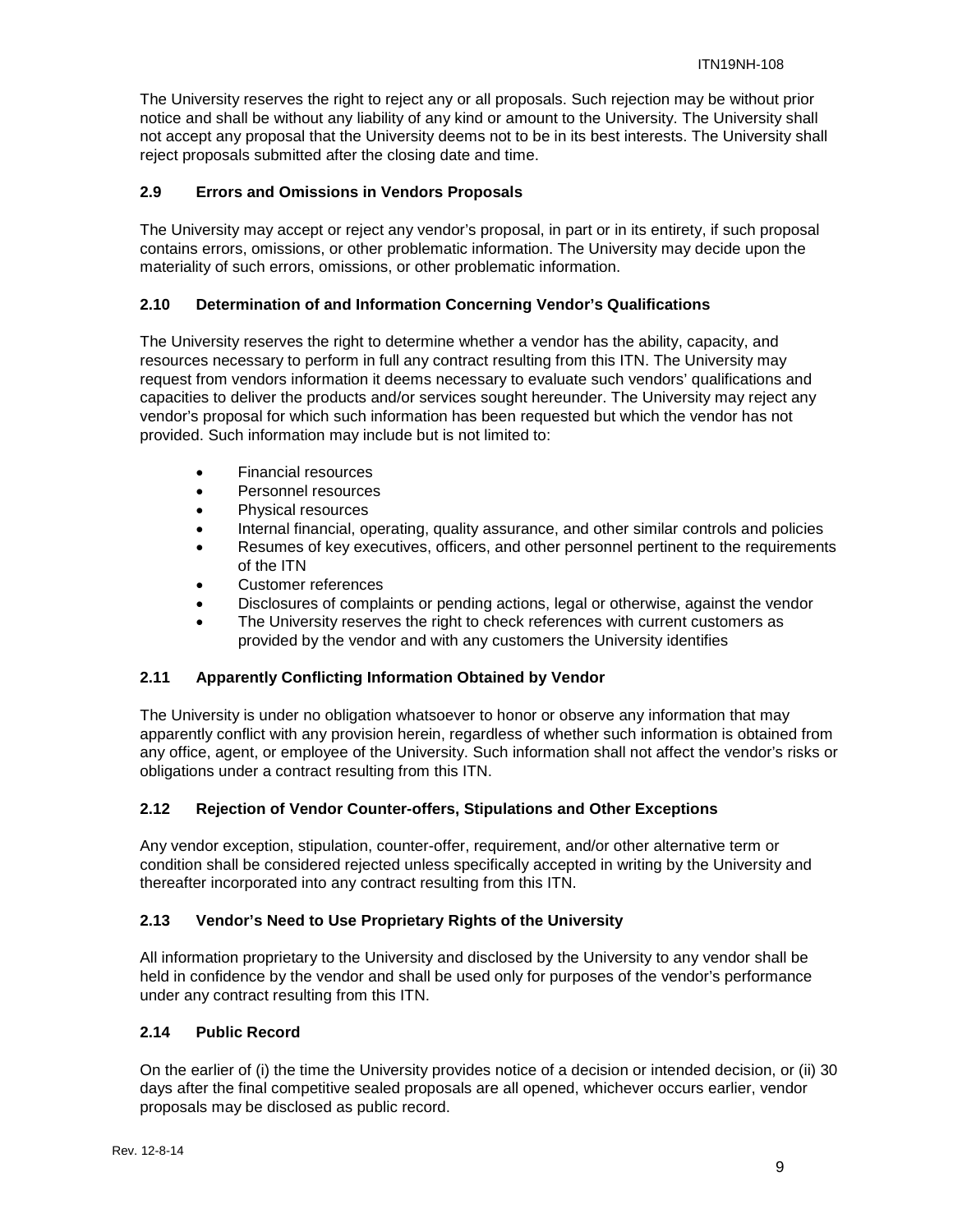## <span id="page-9-0"></span>**3.0 SCHEDULE OF EVENTS**

The following is the tentative schedule that will apply to this ITN, but may change in accordance with the University's needs.

09/20/2018<br>10/04/2018 - 9:00 AM ET Non-Mandatory

Non-Mandatory Site Visit 10/16/2018 - 5:00 PM ET Technical Questions/Inquiries Due 10/30/2018 - 3:00 PM ET **ITN Closes/Opening of Proposals** 

## <span id="page-9-1"></span>**3.1 Intentionally Omitted**

#### <span id="page-9-2"></span>**3.2 Pre-Proposal Site Visit**

A non-mandatory pre-proposal site visit will be held for vendors who intend to respond to this ITN.

#### Date & Time: 10/04/2018 9:00 AM ET University of Florida **Road Name: 1900 Museum Rd. Building: UF Bookstore & Welcome Center Room: G072**

The purpose of the site visit is to acquaint the vendors with the conditions under which the work must be performed. The University will not be responsible for additional compensation if the vendor does not acquaint themselves with all the available conditions and information nor shall it relieve the vendor from any responsibility for properly performing the work.

#### <span id="page-9-3"></span>**3.3 Special Accommodations**

If special accommodations are needed in order to attend a pre-proposal meeting or a proposal opening, contact Nicola Heredia by email at [nheredia@ufl.edu](mailto:nheredia@ufl.edu) three (3) business days prior to preproposal site visit or proposal opening.

#### <span id="page-9-4"></span>**4.0 PROPOSAL RESPONSE AND PREPARATION INSTRUCTIONS**

Proposals must be delivered sealed to: University of Florida Procurement Services 971 Elmore Drive Gainesville, FL 32611-5250 on or prior to 10/30/2018 3:00 PM ET ITN19NH-108

#### **The above address is a valid campus address for any courier service.**

It is the vendor's responsibility to assure that the proposal is delivered at the proper time and place of the proposal opening. Proposals which for any reason are not so delivered will not be considered. The University shall not accept proposals received by facsimile or email. The University shall, at the specified closing date and time, open all proposals that are otherwise in order. The University will allow interested parties to attend such opening for purposes of identifying which vendors have responded. The University will make no immediate decision at such time, and there will be no disclosure of any information contained in any proposal until the earlier of (i) the time University provides notice of a decision or intended decision, or (ii) 30 days after the final competitive sealed proposals are all opened, whichever occurs earlier, at which time the vendor proposals become public record. When multiple solicitations have been scheduled to open at the same date and time, the University will open solicitations that have interested individuals present in sequential order by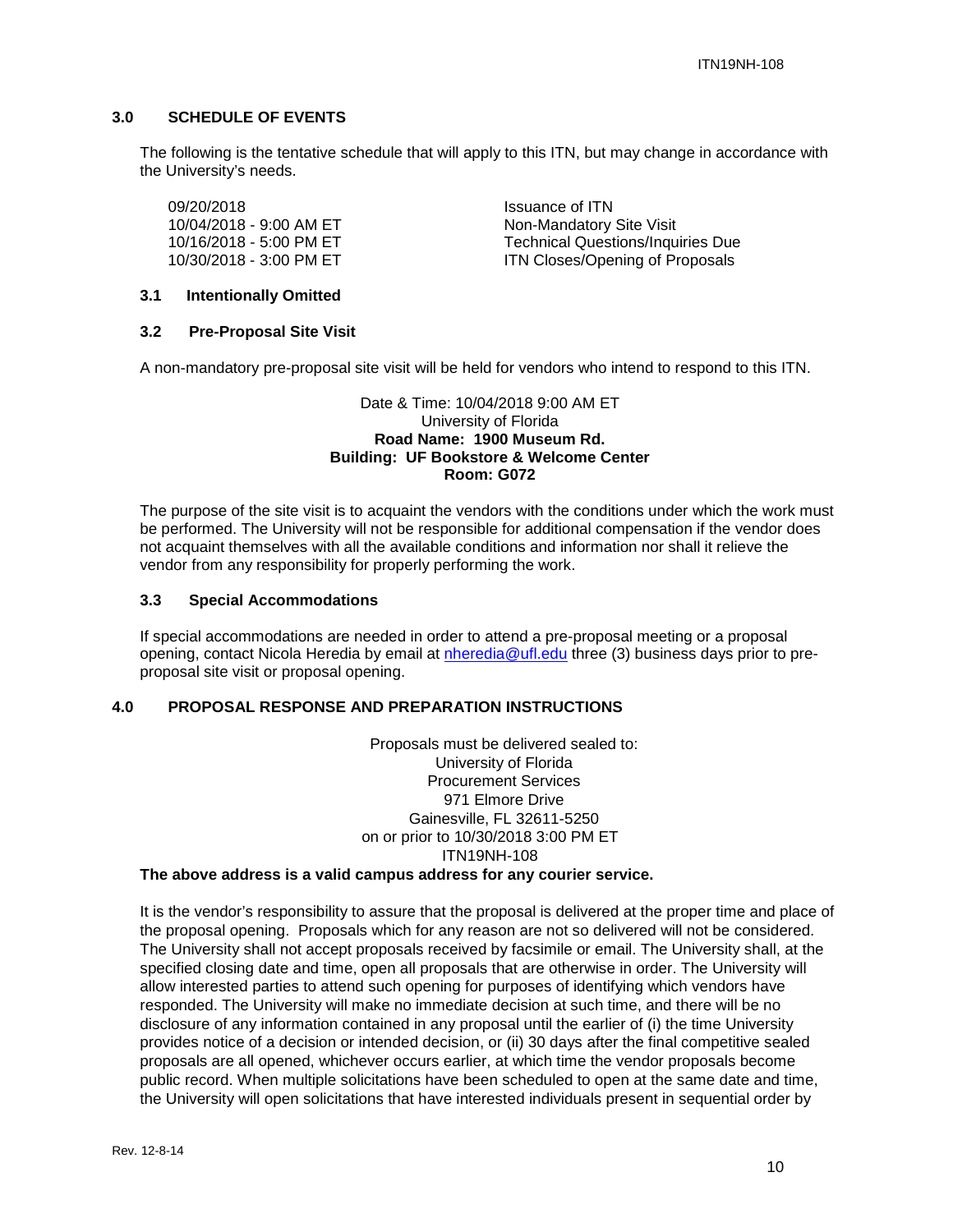solicitation number. The University will hold unopened any proposals received after the closing date and time, and will not consider such proposals. The University reserves the right to retain or dispose of such proposals at its discretion; however, the University may return such proposals to their related vendors, but only at such vendor's request and at no cost or expense whatsoever to the University.

If only one proposal is received, Procurement may delay the opening in order to determine why other vendors did not respond and to encourage other vendors to respond.

#### <span id="page-10-0"></span>**4.1 Proposal Format Organization**

Original proposal and all copies must be on 8-½ x11 text weight paper, double-sided, using binding tabs that will facilitate the distribution and evaluation of the proposals. Proposals should be printed when possible on paper containing a high level of post-consumer recycle content. Proposals should conform to the tabbed format below as well as the requirements of sections 4.1.3 and 4.1.4.

## <span id="page-10-1"></span>**4.1.1 Response Format**

- Submit one (1) original and nine (9) copies of the proposal in hard copy form. The original response must contain the original manual signature of the authorized person signing the proposal, and an electronic copy of the proposal.
- Submit three (3) copies of the initial response on PC compatible media (CD/DVD or USB flash drive), preferably in Word® and/or Excel®.
- The outer carton of the response must display clearly and conspicuously the following identifying information: the ITN number, solicitation name and due date, and must be sealed.
- The offer's response must include the information and required submittals described, tabbed and numbered as shown below, with all information appearing in the Tab in which it was requested.
- All information and required submittals requested MUST BE in hardcopy and included in your written response.

#### *Failure to adhere to this condition may cause your response to be rejected without further evaluation.*

- Information submitted that is not requested by the University may be considered to be supplemental and not subject to evaluation by the committee members.
- If there is any information or required submittals which due to size or binding cannot be incorporated following the proper tab, the vendor must provide information following the numbered tab, telling the evaluator where the information can be found in the response.
- Tabular / Paginated Format:
	- o **Tab 1**: Completed and signed Certification of Proposal form, and/or signed and completed acknowledgement forms for any addenda issued. A one to two page executive summary of the vendor's proposal, including brief descriptions of the company's expertise executing a contract the size and scope described in the ITN, and how the vendor plans to address the University's requirements.
	- o **Tab 2**: Contact name(s) and title(s) of the individual(s) responsible for the company's proposal and negotiation during this ITN process and those key staff that would be responsible for providing the services under this ITN. Please include the organizational chart beginning with your account management team through CEO of your company.
	- o **Tab 3**: A listing of at least three (3) company projects/customers similar in size and scope to the services described in the ITN, both current and past customers. This list must include the name, address, telephone, and email address of the client contract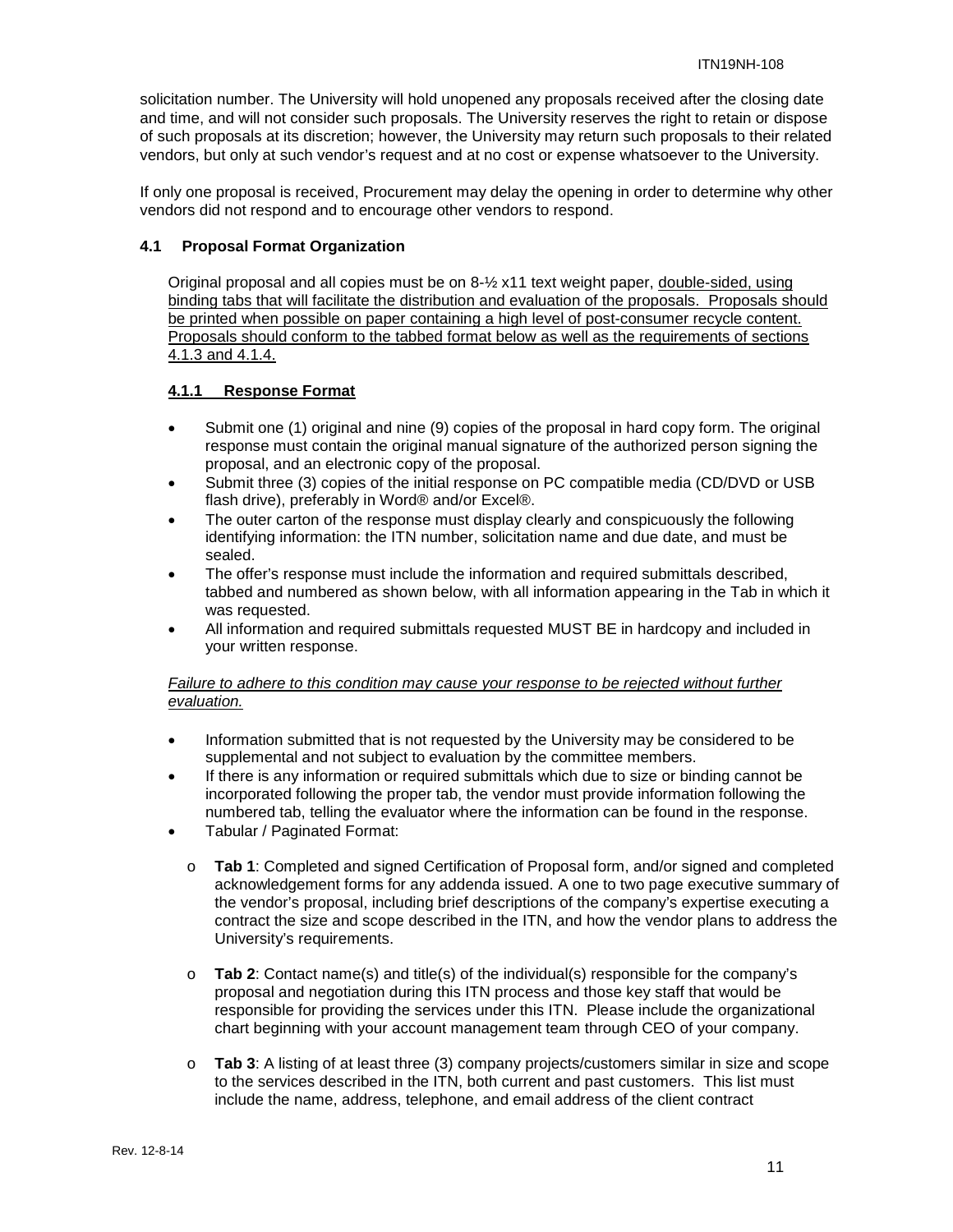administrator. If applicable, please list examples of services rendered in the State of Florida, particularly within institutions of higher learning.

- o **Tab 4**: Provide a sample of a dining services master plan report and recommendations. The sample should demonstrate how guiding principles have been incorporated into the plan development, how the recommendations tie into current trends in dining services and address how they may tie into the UF campus culture.
- o **Tab 5:** If applicable provide examples how recommendations in previous projects similar in size and scope have been successfully implemented in a higher education setting.
- o Tab 6: Please provide an outline of your proposed process for this master planning project (including tentative schedule) and provide details of your approach including evidence of achieving the desired outcomes in the following areas: information gathering; marketing; master plan execution; opportunities for user review, input and feedback; and final reporting. Provide detail as to how the following areas will be incorporated: healthy food options, training table for university athletes, small business & diversity programs, "green" initiatives and sustainability, and other relevant programs or initiatives.
- o **Tab 7**: Please describe the process and provide evidence of achieving "best value" for University and its users, through creative marketing, small business & diversity programs, "green" initiatives and sustainability, healthy food options, training table for university athletes, and/or other programs or initiatives.
- o **Tab 8:** Please provide a cost proposal to complete the scope of work under this ITN. If not already included in the cost proposal, please list specifically hourly rates for additional services related to the dining master plan that may be requested by University after the final report has been delivered. Please describe any additional financial considerations and flexibility of the vendor.
- o **Tab 9:** Provide an itemized list of concerns with UF terms and conditions

## <span id="page-11-0"></span>**4.1.2 Intentionally Omitted**

#### <span id="page-11-1"></span>**4.1.3 Bindings and Marking**

Vendors shall ensure that the original and each copy are individually bound. When submitting more than one (1) proposal, vendors shall ensure that units are clearly marked; for example, as "Original of Proposal One", "Copy One of Proposal One", "Original of Proposal Two", "Copy One of Proposal Two", and so on.

#### <span id="page-11-2"></span>**4.1.4 Marking of Envelopes**

Vendors shall ensure that the outer carton of the response must display clearly and conspicuously the following identifying information: ITN#: ITN19NH-108 Opening date and time: 10/30/2018 at 3:00 PM ET

#### <span id="page-11-3"></span>**4.1.5 Proposal Costs**

The University is not liable in any manner or to any extent for any cost or expense incurred by any vendor in the preparation, submission, presentation, or any other action connected with proposing or otherwise responding to this ITN. Such exemption from liability applies whether such costs are incurred directly by the vendor or indirectly through the vendor's agents, employees, assigns or others, whether related or not to the vendor.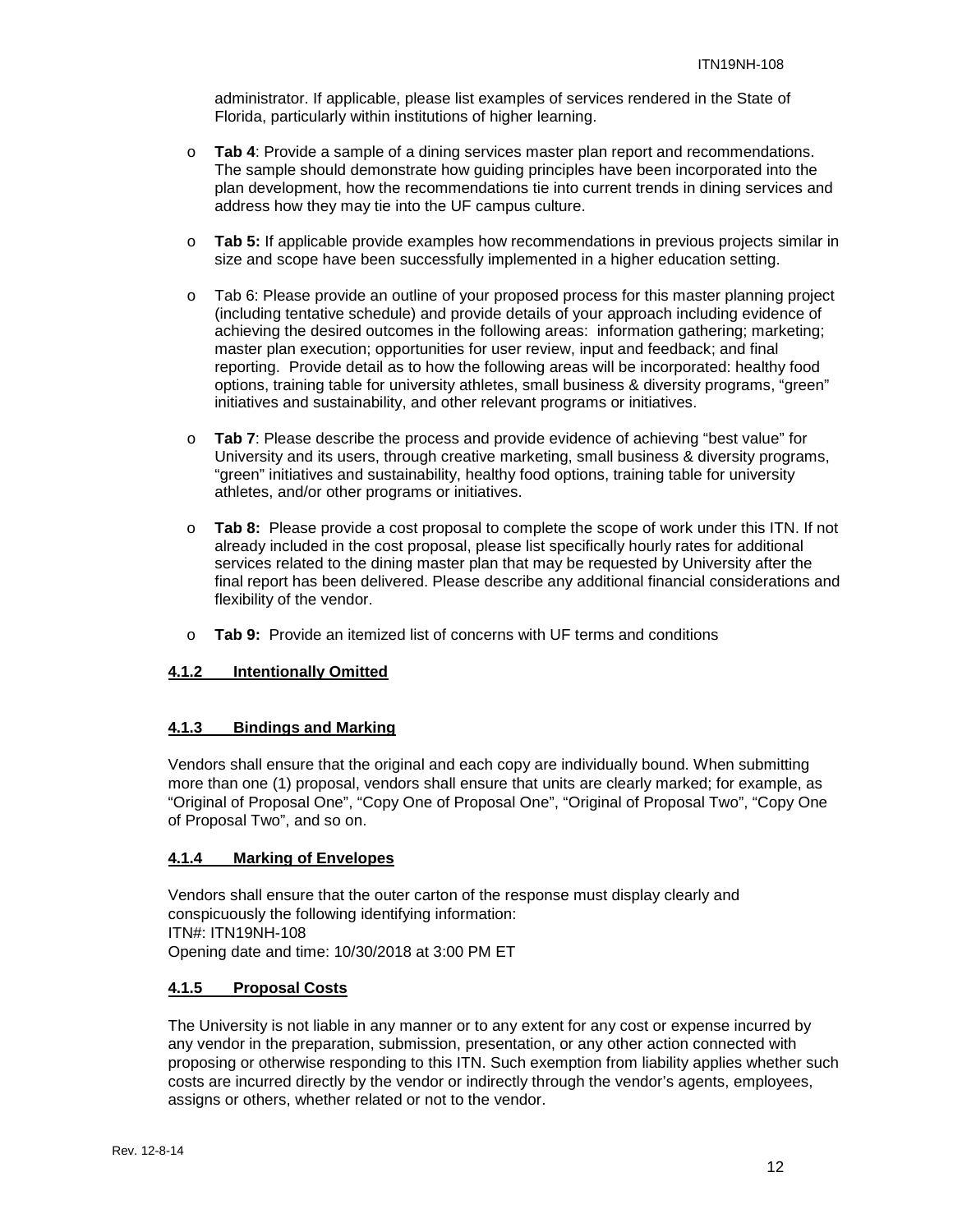#### <span id="page-12-0"></span>**4.1.6 Faxes or Emails Not Accepted**

The University shall not accept proposals received by fax or email.

#### <span id="page-12-2"></span><span id="page-12-1"></span>**4.2 Requirements of Proposer for Response**

#### **4.2.1 Original ITN Document**

Procurement Services shall retain the ITN, and all related terms and conditions, exhibits and other attachments, in original form in an archival copy. Any modification of these, in the vendor's submission, is grounds for immediate disqualification.

#### <span id="page-12-3"></span>**4.2.2 Vendor's Understanding of the ITN**

In responding to this ITN, the vendor accepts the responsibility fully to understand the ITN in its entirety, and in detail, including making any inquiries to the University as necessary to gain such understanding. The University reserves the right to disqualify any vendor who demonstrates less than such understanding. Further, the University reserves the right to determine, at its sole discretion, whether the vendor has demonstrated such understanding. Related to this, the University's right extends to cancellation of award if award has been made. Such disqualification and/or cancellation shall be at no fault, cost or liability whatsoever to the University.

#### <span id="page-12-4"></span>**4.2.3 University Provides Information in Good Faith without Liability**

All information provided by the University in this ITN is offered in good faith. Individual items are subject to change at any time. The University makes no certification that any item is without error. The University is not responsible or liable for any use of the information, or for any claims attempted to be asserted there from.

## <span id="page-12-5"></span>**4.2.4 Verbal versus Written Communication**

Verbal communication shall not be effective unless formally confirmed in writing by the specified University Procurement staff in charge of managing this ITN's process. In no case shall verbal communication override written communication.

#### <span id="page-12-6"></span>**4.2.5 Questions, Communications and Inquires between the University and Vendors**

Vendor inquiries, questions and requests for clarification related to this ITN are to be directed, in writing, to:

> University of Florida Procurement Services 971 Elmore Drive Gainesville, FL 32611-5250

Attn: Nicola Heredia Telephone No: 352-294-1155 E-mail Address: [nheredia@ufl.edu](mailto:nheredia@ufl.edu)

Applicable terms and conditions herein shall govern communications and inquiries between the University and vendors, as they relate to this ITN.

**Informal communications** shall include, but are not limited to, requests from/to vendors or vendors' representatives of any kind or capacity, to/from any University employee or representative of any kind or capacity, with the exception of Procurement Services, for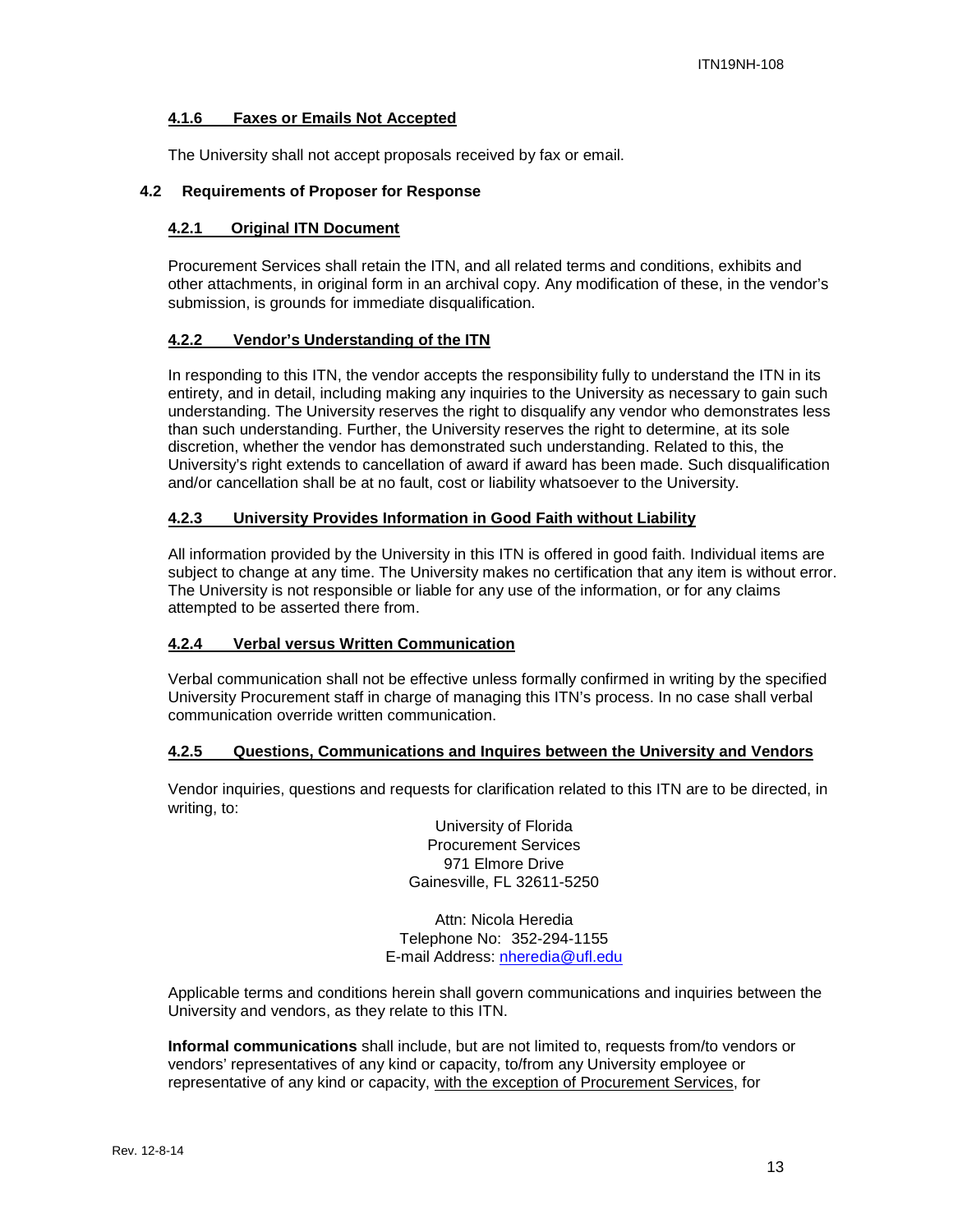information, comments, speculation, etc. Inquiries for clarifications and information that will not require addenda may be submitted verbally to the Procurement Staff named, above, at any time.

**Formal communications** shall include but are not limited to the following.

• Questions concerning this ITN must be submitted in writing, and be received prior to 10/16/2018 5:00 PM ET.

• Errors and omissions in this ITN and enhancements. Vendors shall bring to the University's attention any discrepancies, errors, or omissions that may exist within this ITN. Vendors shall recommend to the University any enhancements in respect to this ITN, which might be in the University's best interests. These must be submitted in writing and be received prior to 10/16/2018 5:00 PM ET.

• Inquiries about technical interpretations must be submitted in writing, and be received prior to 10/16/2018 5:00 PM ET.

• Inquiries for clarifications/information that will not require addenda may be submitted verbally to the Procurement Staff named above at any time during this process.

- Verbal and/or written presentations and pre-award proposals under this ITN.
- Addenda to this ITN.

Informal communications shall cease on the date of distribution of this ITN and formal communications shall commence. On the date that the University completes the award process for this ITN and executes the resulting contract with the successful Vendor, informal communications may resume and formal communications must cease.

#### <span id="page-13-0"></span>**4.2.6 Addenda and the University's Response to Communications from Vendor**

The University will make a good-faith effort to provide a written response to each question or request for clarification that requires addenda within five (5) University business days.

#### *All addenda will be posted to our web site only:*

to<https://procurement.ufl.edu/vendors/schedule-of-bids/>

## • *Vendors who want the addenda supplied to them in another form must notify the Procurement Staff listed in Section 4.2.5 above of that request. Otherwise, it will be the vendor's responsibility to check the web site for any additional information and addenda concerning this ITN.*

The University will not respond to any questions/requests for clarification that require addenda, if received by the University after 10/16/2018 5:00 PM ET.

#### <span id="page-13-1"></span>**4.2.7 Pricing and/or Revenue Proposal**

Vendors shall indicate pricing and/or revenue offers in the appropriate spaces and/or areas provided in this ITN. Vendors shall ensure that any departure from this condition results in an offer that is clearly cross-referenced to the applicable sections within this ITN. For any material departure from this condition, vendors shall provide clear and unambiguous explanations how the departure relates in detail to the applicable sections within this ITN. If the vendor responds with an "All or None" proposal, it shall be clearly and unambiguously marked as such.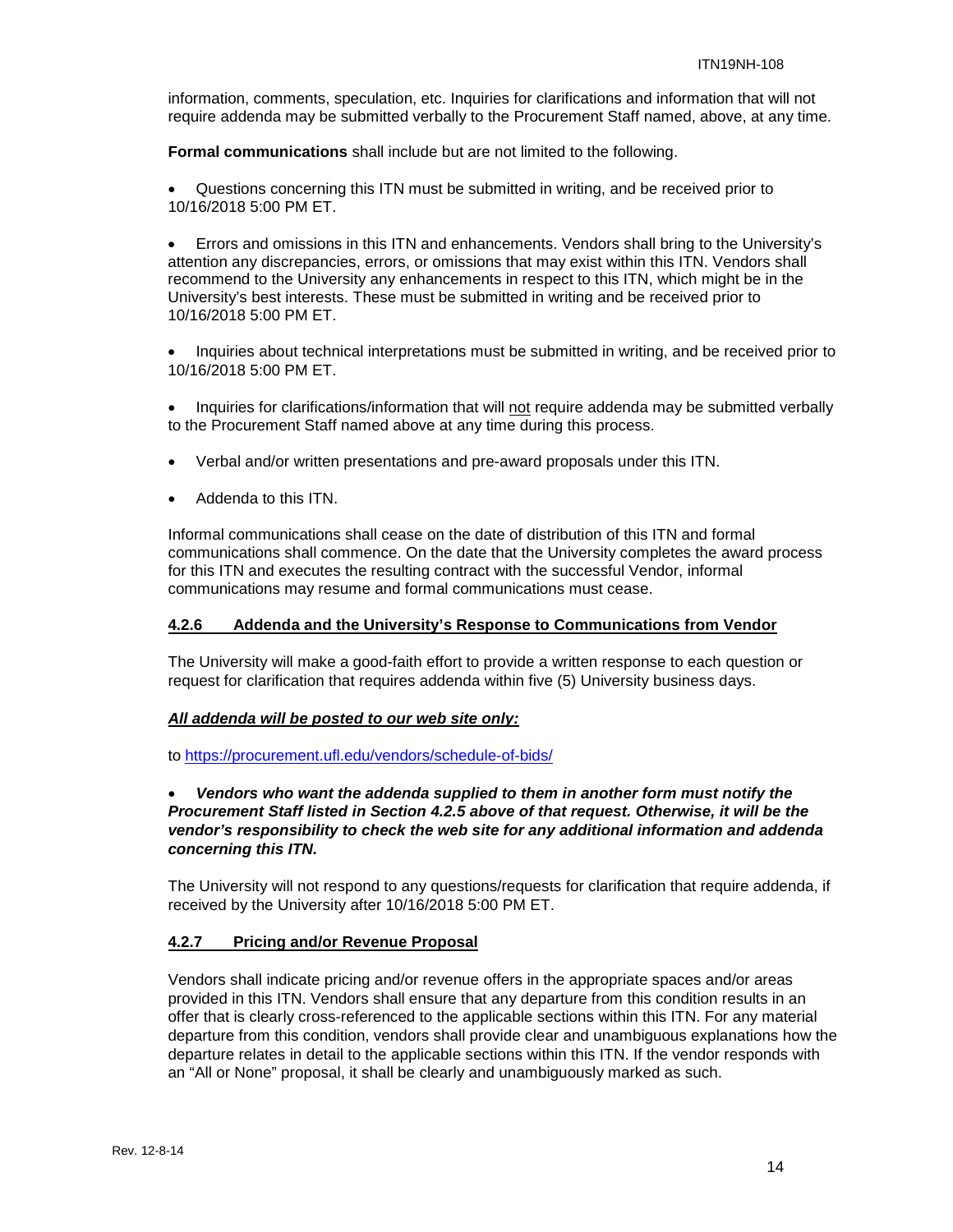The University may presume and hold as the vendor's final offer all pricing and/or revenue offerings, whether stated as amounts or percentages, and/or whether or not offered on an all-ornone basis, if not specified by the vendor. The University may accept or reject in part or entirely the vendor's pricing and/or revenue offerings when such offerings are not on an all-or-none basis. The University prohibits the changing of pricing and/or revenue proposals after the ITN closing date and time. Unless otherwise specifically proposed by the vendor, the University reserves the right to hold such pricing and/or revenue proposal as effective for the entire intended contract term. The University may prescribe the manner and method by which pricing and/or revenue offerings shall be communicated in the vendor's proposal. The University may reject any proposal in which the pricing and/or revenue offering does not conform to such prescribed manner and method.

## <span id="page-14-0"></span>**4.2.8 Revisions to the ITN**

The University may revise any part of this ITN for any reason by issuing addenda. The University will communicate additional information and addenda to this ITN by posting them on our web site:

#### <https://procurement.ufl.edu/vendors/schedule-of-bids/>

#### • **Vendors that want the revisions supplied to them in another way must notify the Procurement Staff listed in this document of that request. Otherwise, it will be the vendor's responsibility to check the web site for any additional information and addenda concerning this ITN.**

Vendors are responsible for the information contained in such addenda, whether or not they acknowledge receipt. The University is under no obligation to communicate such addenda to vendors who notify the University that they will not be responding this ITN. The University may determine whether an addendum will be considered as part of this ITN and/or as part of any contract resulting there from. The University shall reject vendors' responses to addenda if such responses are received after the ITN closing date and time.

#### <span id="page-14-1"></span>**4.2.9 Attention to Terms and Conditions**

Vendors are cautioned to thoroughly understand and comply with all matters covered under the Terms and Conditions section of this ITN. The successful Vendor is expected to enter into a form of agreement. The University agreement terms and conditions included in this ITN are intended to be incorporated into this agreement. PROPOSALS THAT ARE CONTINGENT UPON ANY CHANGES TO THESE TERMS AND CONDITIONS MAY BE DEEMED TO BE NON-RESPONSIVE AND MAY BE REJECTED (within the University's sole discretion).

#### <span id="page-14-2"></span>**4.2.10 Required Signature**

The University may reject any vendors' response if it is not signed as indicated and/or required by the areas, spaces, or forms provided within this ITN.

## <span id="page-14-3"></span>**4.2.11 Authority to Negotiate**

Representatives of the vendor(s) selected to participate in oral negotiation(s) shall be first required to submit written authorization from the company CEO or CFO attesting to the fact that the company's lead negotiator is authorized to bind the company to the terms and conditions agreed to during negotiations and as contained in the vendor's best and final offer. The provision of such authorization shall be a prerequisite to continuation in the ITN process. The University shall not enter into extensive contract negotiations with the selected vendor(s) after the negotiation process has been completed. If the University determines that a company awarded a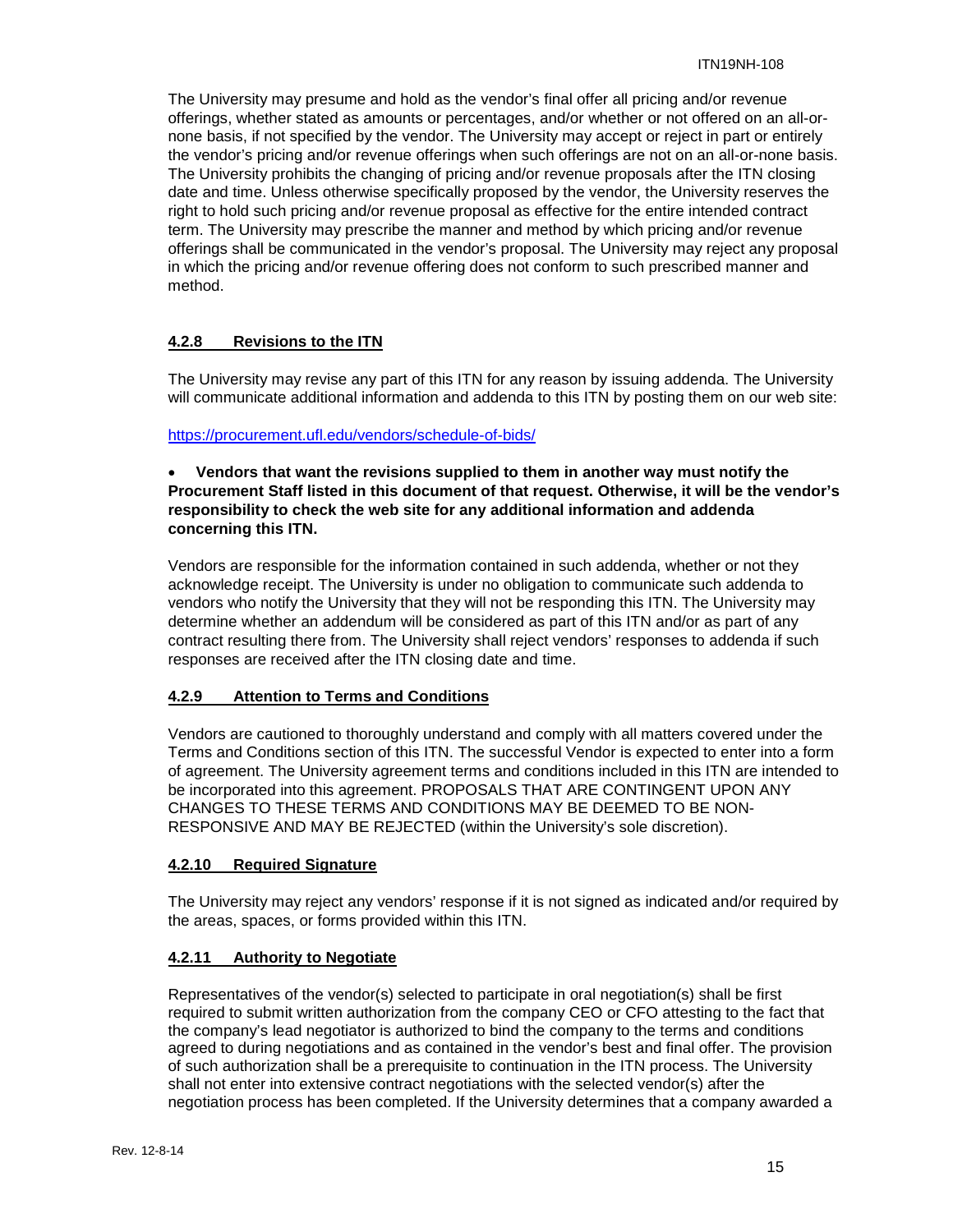contract based on this ITN does not honor all aspects of the agreement reached during the negotiations in the best and final offer, the University reserves the right to immediately cancel the award, and to place the company on the University's suspended vendor list.

Company negotiators must enter the negotiations prepared to speak on behalf of the vendor's company. The University reserves the right to immediately terminate negotiations with any company whose representatives are not empowered to, or who will not, make decisions during the negotiation session. Vendors are reminded that the University may elect not to solicit a best and final offer from any company whose representative(s) have been unable or unwilling to commit to decisions reached during the verbal negotiation process.

## <span id="page-15-0"></span>**4.2.12 Collusion Prohibited**

In connection with this ITN, vendor collusion with other vendors or employees thereof, or with any employee of the University, is prohibited and may result in vendor disqualification and/or cancellation of award. Any attempt by the vendor, whether successful or not, to subvert or skirt the principles of open and fair competition may result in vendor disqualification and/or cancellation of award. Such disqualification and/or cancellation shall be at no fault or liability whatsoever to the University.

#### <span id="page-15-1"></span>**4.2.13 Improper Business Relationships/Conflict of Interest Prohibited**

In connection with this ITN, each vendor shall ensure that no improper, unethical, or illegal relationships or conflict of interest exists between or among the vendor, the University, and any other party to this ITN. The University reserves the right to determine the materiality of such relationships, when discovered or disclosed, whether intended or not; and to decide whether or not vendor disqualification and/or cancellation of award shall result. Such disqualification and/or cancellation shall be at no fault or liability whatsoever to the University.

## <span id="page-15-2"></span>**4.2.14 Corrections, Changes, and Providing Information on Forms within the ITN**

Vendors shall ensure that an authorized individual initials each correction using pen and ink. Vendors shall use pen and ink or typewriter in providing information directly on pages, or copies thereof, contained within this ITN.

## <span id="page-15-3"></span>**4.2.15 Intentionally Omitted**

#### <span id="page-15-4"></span>**4.2.16 Anti-Kickback**

In compliance with FAR 52.203-7, the University has in place and follows procedures designed to prevent and detect violations of the Anti-Kickback Act of 1986 in its operations and direct business relationships.

#### <span id="page-15-5"></span>**4.2.17 Withdrawal of ITN**

Vendors may withdraw their proposals any time prior to the ITN closing date. Vendors may request to withdraw their proposals after the ITN closing date and time prior to selection and notice of award. The University shall have sole authority to grant or deny such a request. In the event the University grants such a request, it may withhold issuing future ITN's to such vendors.

#### <span id="page-15-6"></span>**4.2.18 University's Right to Use Vendor's Ideas/Proprietary Information**

**If the vendor needs to submit proprietary information with the proposal, the vendor shall ensure that it is enclosed in a separate envelope from the proposal and that it is clearly designated and conspicuously labeled as such.** Vendors who submit responses with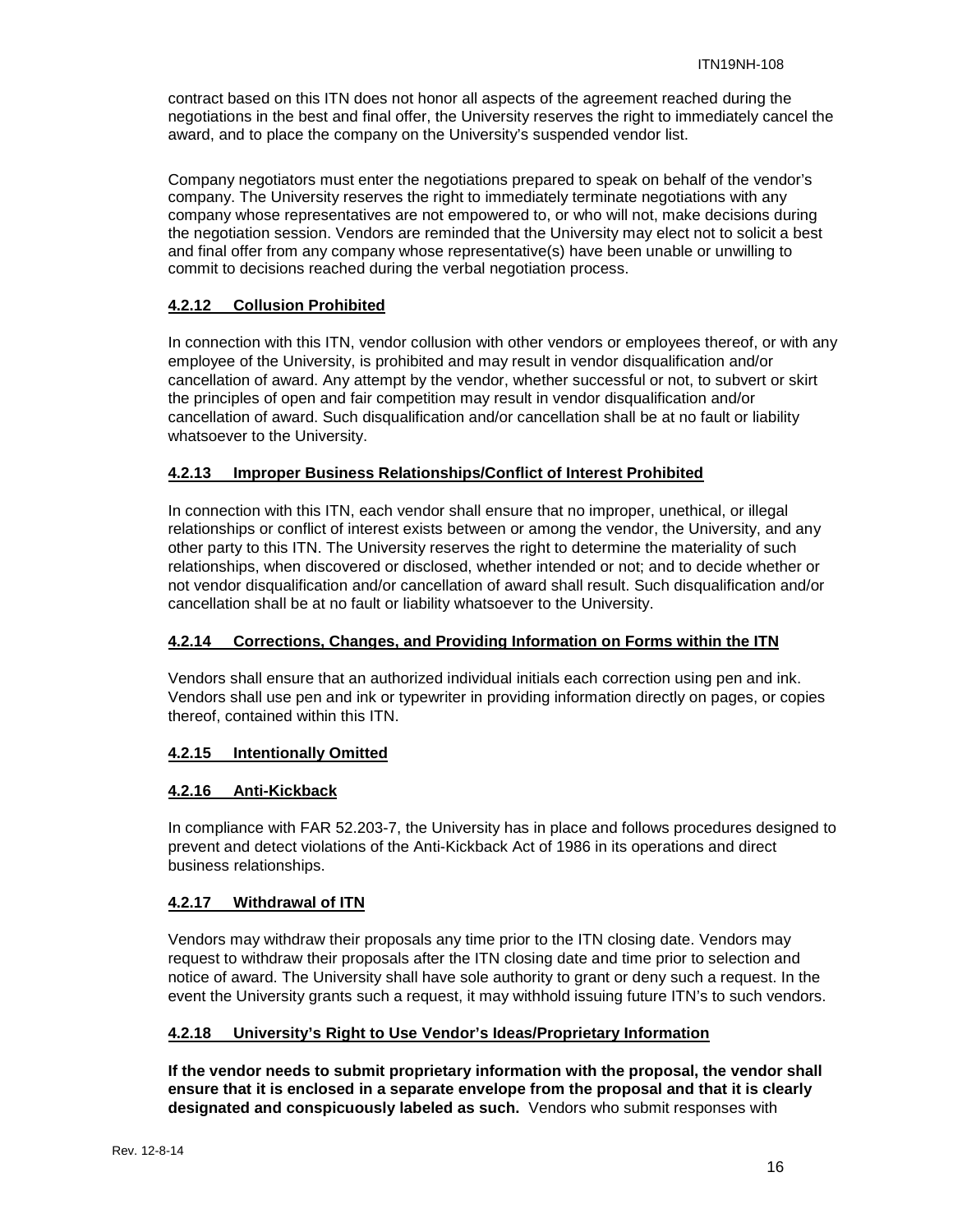information noted as proprietary may be asked to substantiate why the information is proprietary or is otherwise exempt from a public records request under Florida Law.

Selection or rejection of the proposal shall not affect the University's right of use. Provided, however, that the University will, in good faith, honor any vendor information that is clearly designated and conspicuously labeled as proprietary when the University concurs that the information is proprietary, and that trade secrets or other proprietary data contained in the proposal documents shall be maintained as confidential in accordance with procedures promulgated by the Procurement Staff and subject to limitations in Florida or Federal law. Pricing information cannot be considered proprietary. The University shall not be liable in any manner or in any amount for disclosing proprietary information if such information is not clearly so designated and conspicuously so labeled. The University shall likewise not be liable if it did not know or could not have reasonably known that such information was proprietary.

Should a request be made of the University for access to the information designated confidential or trade secret by the bidder and, on the basis of that designation, the University denies the request, the bidder may be responsible for all legal costs necessary to defend such action if the denial is challenged in a court of law.

## <span id="page-16-0"></span>**5.0 DEFINITIONS**

## <span id="page-16-1"></span>**5.1 Agreement/Contract**

All types of agreements entered into by the University of Florida, regardless of what they may be called, for the procurement of materials, services or construction, or the disposal of materials. Meaning is interchangeable.

## <span id="page-16-2"></span>**5.2 Customer**

Unless otherwise implied by the context of the specific provision within this ITN, "Customer" means a customer of the vendor, other than the University.

#### <span id="page-16-3"></span>**5.3 May, Should**

Indicates something that is not mandatory, but permissible, recommended, or desirable.

#### <span id="page-16-4"></span>**5.4 Must, Shall, Will**

Indicates a mandatory requirement. Failure to meet these mandatory requirements may result in reiection of your proposal as non-responsive.

#### <span id="page-16-5"></span>**5.5 Proposal**

The entirety of the vendor's responses to each point of this ITN, including any and all supplemental offers or information not explicitly requested within this ITN.

## <span id="page-16-6"></span>**5.6 Proprietary Information**

Information held by the owner that if released to the public or anyone outside the owner's organization, would be detrimental to its interests. It is an issue of fact rather than opinion. Pricing and/or revenues cannot be considered proprietary.

## <span id="page-16-7"></span>**5.7 Provider**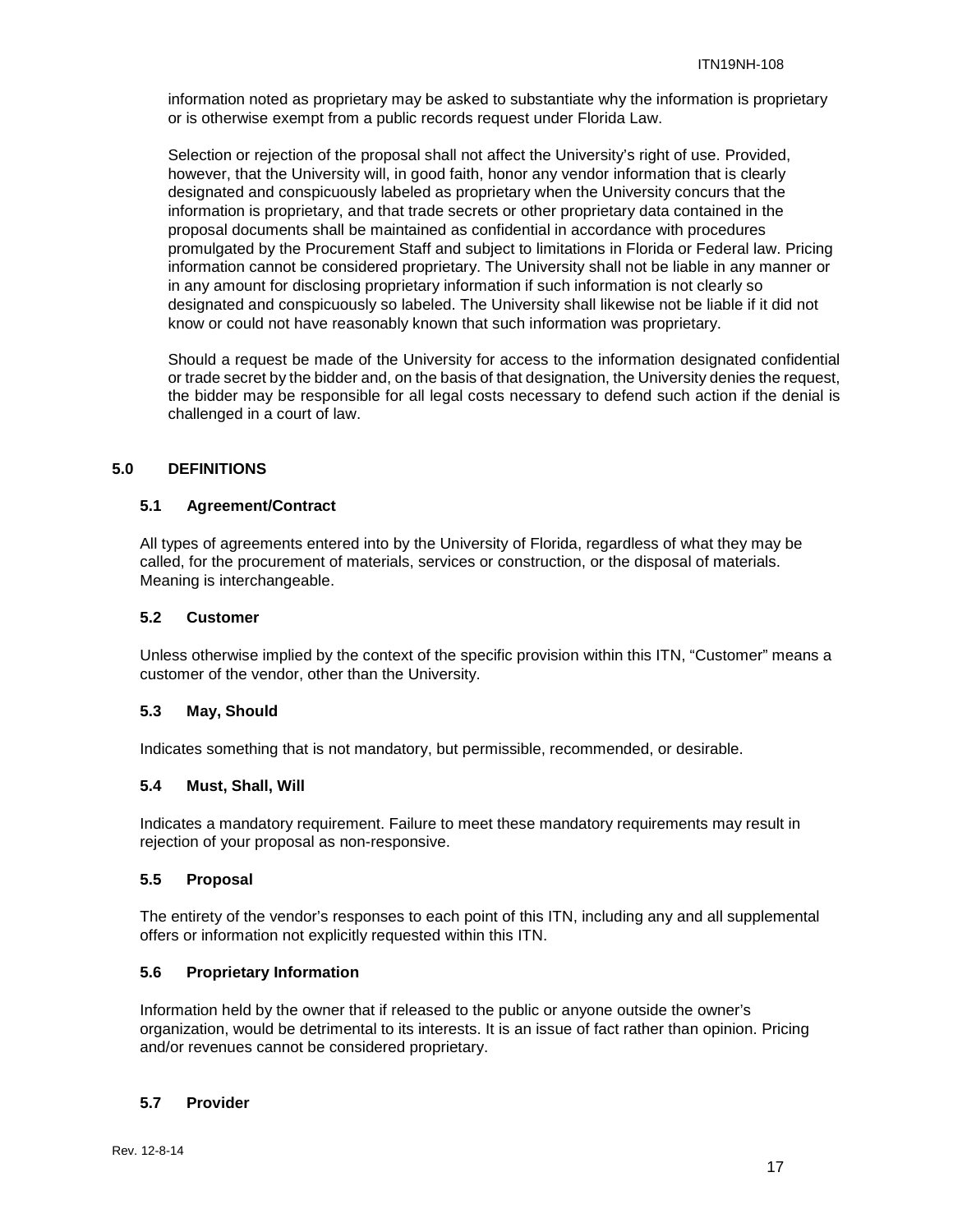Any entity responding to this ITN, or, if selected, the vendor entering into a contract with University.

## <span id="page-17-0"></span>**5.8 Invitation to Negotiate (ITN)**

A competitive negotiation process. It is not to be confused with an Invitation to Bid (ITB), in which goods or services are precisely specified and price is substantially the only competitive factor. This ITN provides the University the flexibility to negotiate to arrive at a mutually agreeable relationship. Price will be considered, but will not be the only factor of evaluation.

#### <span id="page-17-1"></span>**5.9 Respondent**

Any entity responding to this ITN, or, if selected, the vendor entering into a contract with University.

#### <span id="page-17-2"></span>**5.10 Response**

Same as Proposal

#### <span id="page-17-3"></span>**5.11 Successful Vendor**

Any entity responding to this ITN, or, if selected, the vendor entering into a contract with University.

#### <span id="page-17-4"></span>**5.12 Supplement Agreement**

Any supplement terms and conditions agreed to by the parties in writing taking precedence over all other documents governing the transaction.

#### <span id="page-17-5"></span>**5.13 Supplier**

Any entity responding to this ITN, or, if selected, the vendor entering into a contract with University.

#### <span id="page-17-6"></span>**5.14 University of Florida, UF or University**

Same as The University of Florida Board of Trustees, a public body corporate of the State of Florida; throughout the document the term UF, University and University of Florida is used interchangeably.

#### <span id="page-17-7"></span>**5.15 Vendor**

Any entity responding to this ITN, or, if selected, the vendor entering into a contract with University.

#### <span id="page-17-8"></span>**5.16 Vendor's Proposal**

Same as Proposal

#### <span id="page-17-9"></span>**5.17 Vendor's Response**

Same as Proposal

## <span id="page-17-10"></span>**6.0 AGREEMENT TERMS AND CONDITIONS**

The following are the Terms and Conditions that will become part of any Agreement consummated between the University and the Successful Vendor and are not subject to negotiation or alteration by the Successful Vendor. Therefore, the Successful Vendor will be expected to execute an Agreement containing the provisions set forth in this section, or substantially similar provisions as University deems prudent or necessary. This list of provisions is not exhaustive or indicative of every provision that will be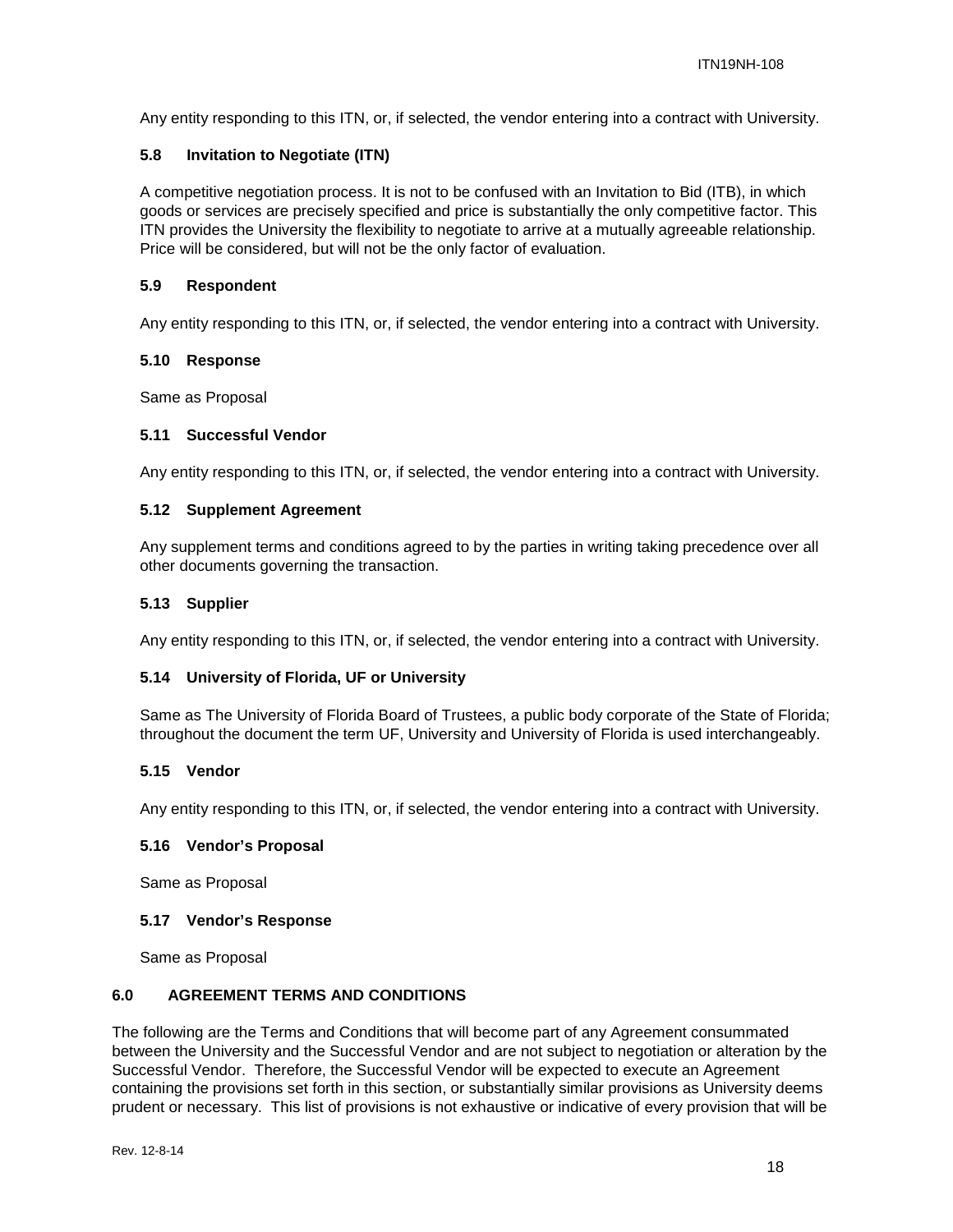contained in the Agreement, but rather identifies particular terms and conditions of which the vendor should be aware. In the event of a conflict between any provisions contained in any of the documents governing this transaction, the following shall be the order of precedence: Agreement; Invitation to Negotiate; Proposal.

## <span id="page-18-0"></span>**6.1 Actions of Successful Vendor**

The University is under no obligation whatsoever to be bound by the actions of any Successful Vendor with respect to third parties. The Successful Vendor is not a division or agent of the University.

## <span id="page-18-1"></span>**6.2 Advertising**

The Successful Vendor shall not advertise or publish information concerning the Agreement without prior written consent of the University. The University shall not unreasonably withhold permission.

## <span id="page-18-2"></span>**6.3 Americans with Disabilities Act**

The Successful Vendor shall comply with all applicable provisions of the Americans with Disabilities Act and applicable federal regulations under the act.

## <span id="page-18-3"></span>**6.4 Certification**

By signature on the "Proposal Certification" form included under Section 7.0, the Vendor certifies that the submission on the proposal did not involve collusion or other anti-competitive practices. The Vendor has not given, offered to give, nor intends to give at any time hereafter any economic opportunity, future employment, gift, loan, gratuity, special discount, trip, favor, or service to a public servant in connection with the submitted proposal. In addition, Vendor certifies whether or not an employee of the University has, or whose relative has, a substantial interest in any Agreement subsequent to this ITN. Vendor also certifies their status with regard to debarment, or suspension by any federal entity.

Failure to provide a valid signature affirming the stipulations required by this clause shall result in the rejection of the submitted proposal and, if applicable, any resulting Agreement. Signing the certification with a false statement shall void the proposal and, if applicable, any resulting Agreement. Any resulting Agreement may be subject to legal remedies provided by law. Vendor agrees to promote and offer to the University only those services and/or materials as stated in and allowed for under resulting Agreement(s).

#### <span id="page-18-4"></span>**6.5 Conflict of Interest**

The award hereunder is subject to the provisions of Chapter 112, F.S. Vendors must disclose with the proposal the name of any officer, director, or agent who is also an employee of the University of Florida. Further, all Vendors must disclose the name of any University employee who owns, directly or indirectly, an interest of five percent (5%) or more in the Vendor's firm or any of its branches.

## <span id="page-18-5"></span>**6.6 Discrimination**

An entity or affiliate who has been placed on the discriminatory list may not submit a bid on a contract to provide goods or services to a public entity, may not submit a bid on a contract with a public entity for the construction or repair of a public building or public work, may not submit proposals on leases of real property to a public entity, may not award or perform work as a Vendor, supplier, subcontractor or consultant under contract with any public entity, and may not transact business with any public entity.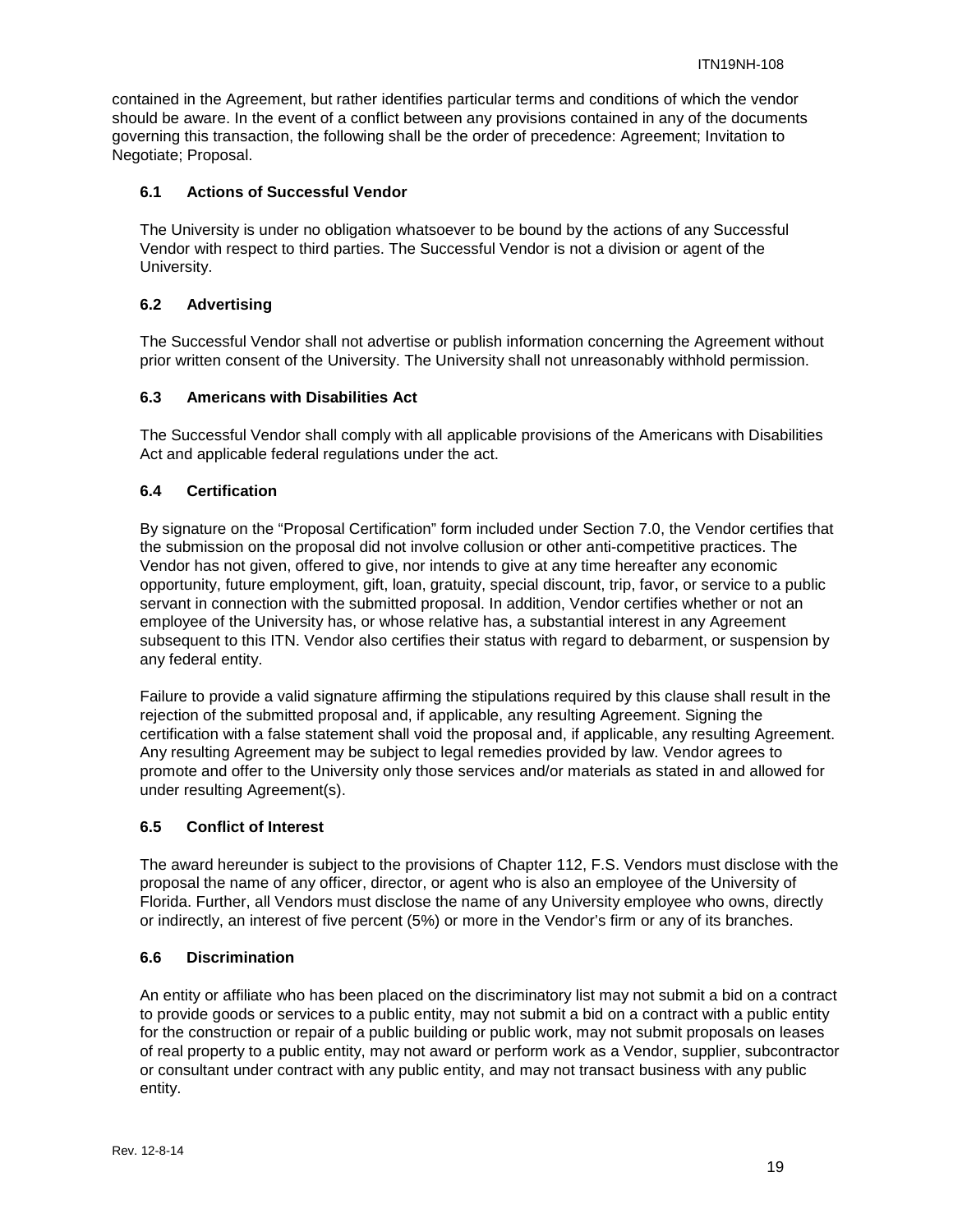## <span id="page-19-0"></span>**6.7 Drug Free Workplace**

The Successful Vendor agrees that in the performance of the Agreement, neither the Successful Vendor nor any employee of the Successful Vendor shall engage in the unlawful manufacture, distribution, dispensing, possession, or use of a controlled substance in conducting any activity covered by the Agreement. The University reserves the right to request a copy of the Successful Vendor's Drug Free Workplace Policy. The Successful Vendor further agrees to insert a provision similar to this statement in all subcontracts for services required.

## <span id="page-19-1"></span>**6.8 Equal Opportunity Statement**

The State Universities have established equal opportunity practices which conform to both the spirit and the letter of all laws against discrimination and prohibit discrimination based on race, creed, color, sex, age, national origin, marital status or religion. To be considered for inclusion as a supplier under this agreement, the vendor commits to the following:

A. The provisions of Executive Order 11246, September 24, 1966, and the rules, regulations, and relevant orders of the Secretary of Labor are applicable to each order placed against this agreement regardless of value.

B. If the vendor expects to receive \$10,000 in orders during the first 12 months of this agreement, a complete certificate of non-segregated facilities shall be attached to the proposal response.

C.If the vendor expects to receive \$50,000 in orders during the first 12 months of this agreement and employs more than 50 people, standard form 100 (EEOO-1) must be filed prior to March 1 of each year.

D. If the vendor expects to receive \$50,000 in orders during the first 12 months and employs more than 50 people, a written program for affirmative action compliance must be maintained by the vendor, subject to review upon request by the user agencies of this agreement.

If you have already complied with the above, please indicate

#### <span id="page-19-2"></span>**6.9 Federal, State, and Local Laws and Regulations**

Successful Vendor is solely responsible for complying with all laws, ordinances, and regulations including but not limited to, those relating to taxes, licenses and permits, as they may apply to any matter under this ITN. The Successful Vendor must demonstrate that they are duly licensed by applicable regulatory bodies during the performance of the Agreement. Prior to the commencement of Agreement, the Successful Vendor shall be prepared to provide evidence of such licensing as may be requested by the University. Successful Vendor shall, at no expense to the University, procure and keep in force during the entire period of the Agreement all such permits and licenses.

#### <span id="page-19-3"></span>**6.10 Inspection, Audit and Reporting**

All books, accounts, reports, files and other records relating to the Agreement shall be subject at all reasonable times to inspection and audit by the University of Florida.

Vendor and University will work together to create reports as University deems necessary and compatible with vendor systems.

#### <span id="page-19-4"></span>**6.11 Liens**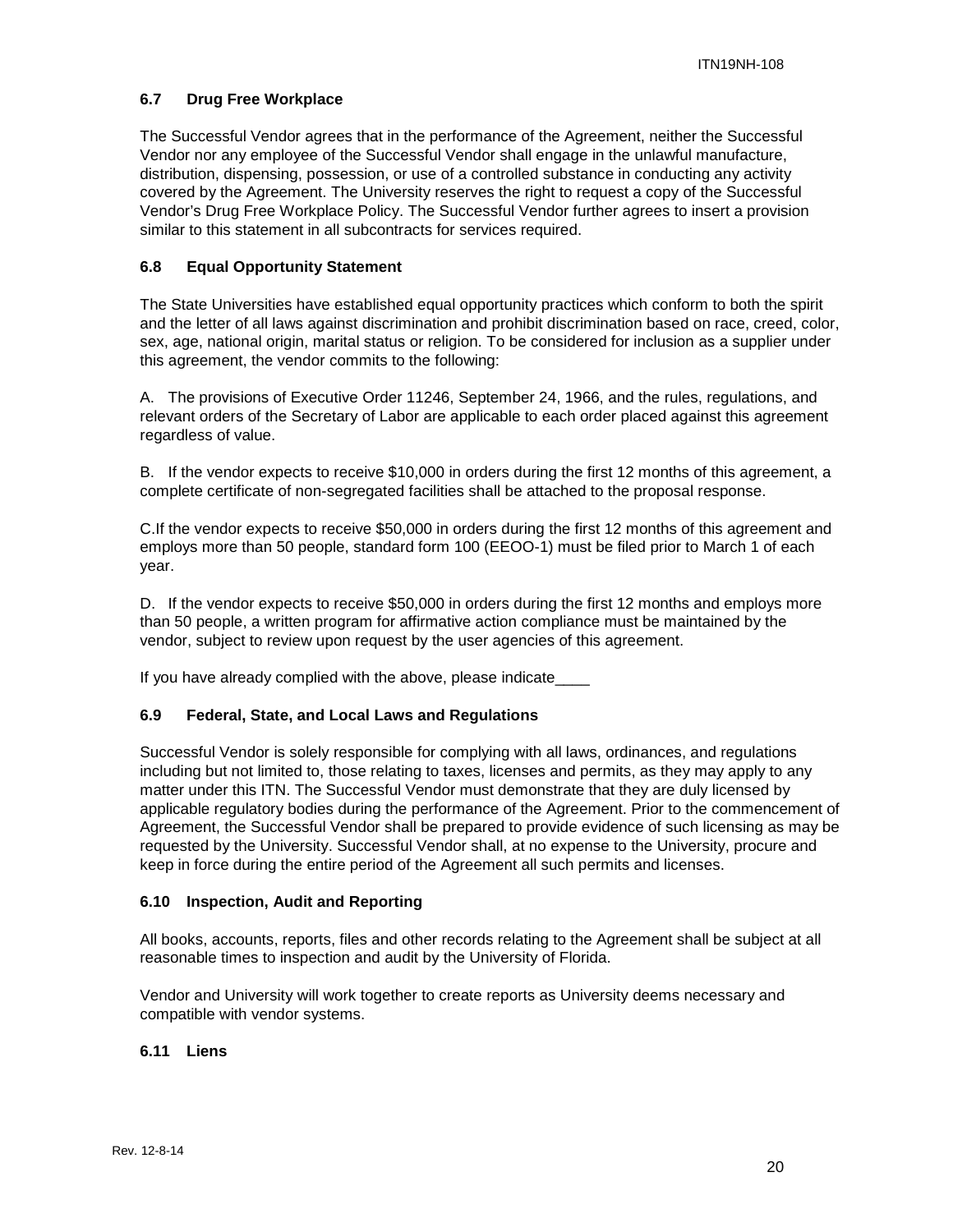Each Successful Vendor shall keep the University free and clear from all liens asserted by any person or entity for any reason arising out of the furnishing of services or materials by or to the Successful Vendor.

## <span id="page-20-0"></span>**6.12 Modifications**

The Agreement can be modified or rescinded only by a writing signed by both parties or their duly authorized agents.

## <span id="page-20-1"></span>**6.13 Non-Discrimination**

The parties agree to be bound by applicable state and federal rules governing Equal Employment Opportunity and Non-Discrimination.

## <span id="page-20-2"></span>**6.14 Ownership of Documents**

All drawings, maps, sketches, documents, records, programs, data base, reports and other data developed or purchased, under this Agreement for or at the University's expense shall be and remain the University's property, without restriction, reservation or qualifications. The Successful Vendor may retain copies necessary for recordkeeping documentation and all such other business purposes related to the Agreement. All materials and products produced shall be provided to the University upon expiration of this Agreement.

## <span id="page-20-3"></span>**6.15 Sales and Use Tax**

The Successful Vendor agrees to comply with and to require all of his subcontractors to comply with all the provisions of applicable law. The Successful Vendor further agrees to indemnify and hold harmless the University from any and all claims and demands made against it by virtue of the failure of the Successful Vendor or any subcontractors to comply with the provisions of any and all said laws. The University is exempt from state sales and use tax.

#### <span id="page-20-4"></span>**6.16 Sexual Harassment**

Federal law and the policies of the University prohibit sexual harassment of University employees or students. Sexual harassment includes any unwelcome sexual advance toward a University employee or student, any request for a sexual favor from a University employee or student, or any other verbal or physical conduct of a sexual nature that is so pervasive as to create a hostile or offensive working environment for University employees, or a hostile or an offensive academic environment for University students. University vendors, subcontractors and suppliers for this project are required to exercise control over their employees so as to prohibit acts of sexual harassment of University employees and students. The employer of any person who the University, in its reasonable judgment, determines has committed an act of sexual harassment agrees as a term and condition of the Agreement to cause such person to be removed from the project site and from University premises and to take such other action as may be reasonably necessary to cause the sexual harassment to cease.

## <span id="page-20-5"></span>**6.17 Small Business Program**

University is an equal opportunity institution and, as such, encourages the use of small businesses, including women and minority-owned small businesses in the provision of goods and services. Small businesses should have a fair and equal opportunity to compete for dollars spent by the University. Competition ensures that prices are competitive and a broad vendor base is available. . **Vendors are encouraged to get certified by the State of Florida** if they are minority-owned, woman-owned or veteran-owned:

[http://www.dms.myflorida.com/agency\\_administration/office\\_of\\_supplier\\_diversity\\_osd/get\\_certified](http://www.dms.myflorida.com/agency_administration/office_of_supplier_diversity_osd/get_certified)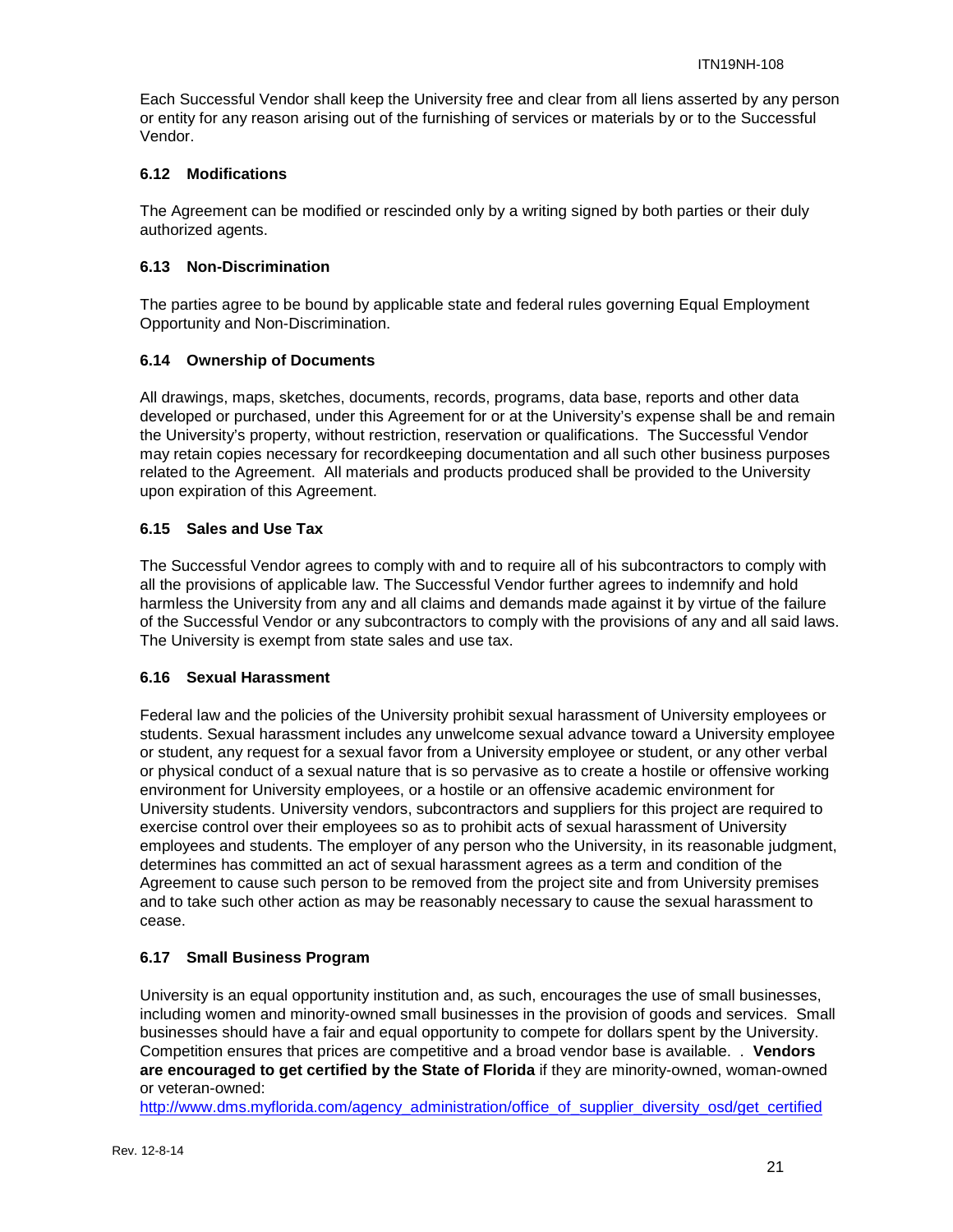Vendor shall use good faith efforts to ensure opportunities are available to small businesses, including women and minority-owned businesses. For questions about the University's Small Business Program contact Director of Small Business and Vendor Diversity, 352-392-0380, <https://sbvdr.admin.ufl.edu/>

## <span id="page-21-0"></span>**6.18 Tobacco Free Campus Policy**

The University of Florida campus is a tobacco-free campus. This policy was effective as of July 1, 2010. The use of cigarettes or other tobacco products in UF buildings, parking lots, or in vehicles in these areas is prohibited. The successful vendor is expected to respect this smoke free policy and fully comply with it.

## <span id="page-21-1"></span>**6.19 Sustainability Preferences**

The University's Procurement directives support the purchase of products that will minimize any negative environmental impacts of our work. In order to facilitate a healthy market in sustainable products, all parties involved in the procurement and utilization of materials must engage in both waste recycling and the initial purchase of products containing recycled content. It is in the interest of public health, safety and welfare and the conservation of energy and natural resources to use and promote environmentally responsible products, as well as energy efficient fixtures, appliances and mechanical equipment used in new construction and retrofit of University facilities.

## <span id="page-21-2"></span>**6.20 Assignment-Delegation**

No right or interest in the Agreement shall be assigned or delegation of any obligation made by Successful Vendor without written permission of the University. Any attempted assignment or delegation by Successful Vendor shall be wholly void and totally ineffective for all purposes unless made in conformity with this paragraph.

## <span id="page-21-3"></span>**6.21 Assignment of Anti-Trust Overcharge Claims**

The parties recognize that in actual economic practice overcharges resulting from anti-trust violations are in fact borne by the ultimate purchaser; therefore, Successful Vendor hereby assigns to the University any and all claims for such overcharges.

#### <span id="page-21-4"></span>**6.22 Date for Reckoning Prompt-Payment Discount**

For purposes of determining whether a prompt-payment discount, if applicable, may be taken by the University, the starting date of such reckoning period shall be the later of the date of a properly executed invoice or the date of completion of service and/or delivery of product.

#### <span id="page-21-5"></span>**6.23 Force Majeure**

In the event compliance with any obligation under this Agreement is impractical or impossible due to any Event of Force Majeure, then the time for performance of such obligation shall be extended for a period equivalent to the duration of the Event of Force Majeure. The provisions of this section shall not operate to excuse either party's inability to perform its obligations hereunder because of inadequate finances. "Event of Force Majeure:" means any strike, lockout, labor dispute, embargo, flood, earthquake, storm, dust storm, lightning, fire, epidemic, act of God, war, national emergency, civil disturbance or disobedience, riot, sabotage, terrorism, restraint by governmental order or any other occurrence beyond the reasonable control of the party in question.

#### <span id="page-21-6"></span>**6.24 Intentionally Omitted**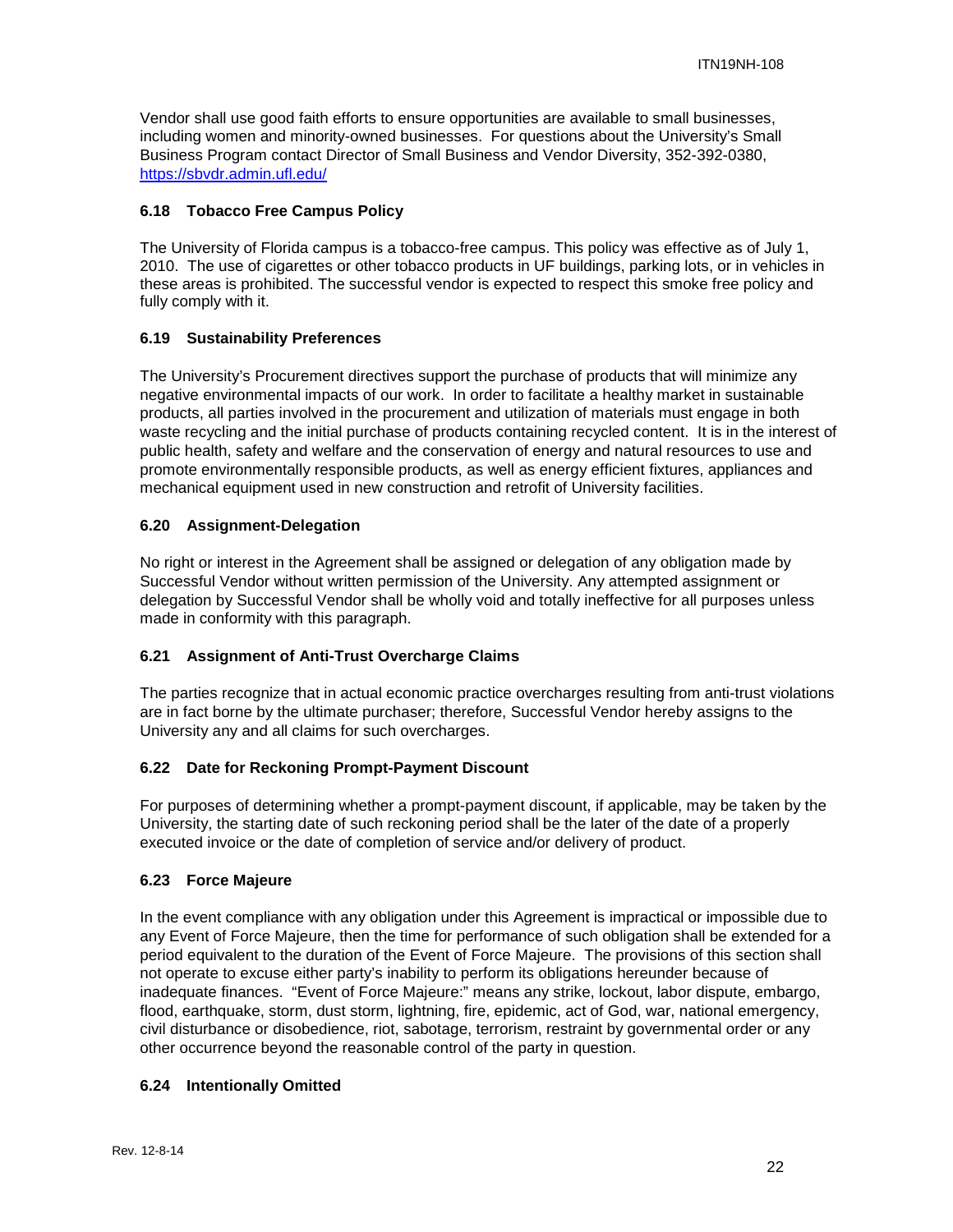## <span id="page-22-0"></span>**6.25 Indemnification/Hold Harmless; Liability**

The Successful Vendor shall indemnify, defend, and hold harmless the University of Florida Board of Trustees, the University of Florida, the State of Florida and the Florida Board of Governors, and their respective officers, agents, and employees, against and from any and all claims, demands, suits, actions, proceedings, loss, cost, and damages of every kind and description, including attorneys' fees and/or litigation expenses, which may be brought or made against or incurred on account of loss of or damage to any property or for injuries to or death of any person, caused by, arising out of, or contributed to, in whole or in part, by reasons of any act, omission, professional error, fault, mistake, or negligence of Successful Vendor, its employees, agents, representatives, or subcontractors, their employees, agents, or representatives in connection with or incident to the performance of the Agreement. Successful Vendor's obligation under this provision shall not extend to any liability caused by the sole negligence of the University Of Florida Board Of Trustees, University, or its officers, agents, and employees. Such indemnification shall specifically include infringement claims made against any and all intellectual property supplied by Successful Vendor and third party infringement under the Agreement.

The University, as a public entity, is protected by sovereign immunity from tort liability, subject to a limited statutory waiver. The University will not agree to (i) indemnify or hold harmless any vendor; (ii) be liable for vendor's attorneys' fees under any circumstances; or (iii) binding arbitration. The Agreement shall not be construed or interpreted as (i) denying to either party any remedy or defense available to such party under the laws of the State of Florida; (ii) the consent of University or the State of Florida or their agents and agencies to be sued; or (iii) a waiver of either University's or the State of Florida's sovereign immunity beyond the limited waiver provided in section 768.28, Florida Statutes.

## <span id="page-22-1"></span>**6.26 Insurance Requirements**

The Successful Vendor shall purchase from and maintain with a company or companies, lawfully authorized to do business in Florida and acceptable to the University, such insurance as will protect the Successful Vendor from claims arising out of or resulting from the Successful Vendor's operations under the Agreement and for which the Successful Vendor may be legally liable, whether such operations be by the Successful Vendor or by their subcontractors or by anyone directly or indirectly employed by any of them, or by anyone for whose acts any of them may be liable. All insurance policies shall be issued and countersigned by representatives of such companies duly authorized for the State of Florida and shall be written on ISO standard forms or their equivalents. The Successful Vendor shall file with the University Certificates of Insurance prior to the commencement of this Agreement and shall file Certificates of Insurance evidencing the renewal of such policies at least thirty (30) days prior to the date that each applicable insurance policy is scheduled to expire. *Please note that the University of Florida must be named "additional insured" on automobile and general liability policies.*

General Liability Insurance – The Successful Vendor shall provide the ISO Commercial General Liability policy for general liability coverage's for limits of not less than of \$1,000,000 per occurrence. Coverage shall be maintained without interruption from date of commencement of work until date of final payment.

Worker's Compensation - The Successful Vendor shall secure and maintain for the life of this Agreement, valid Worker's Compensation Insurance as required by Chapter 440, Florida Statutes (if applicable.)

Automobile Liability - The Successful Vendor shall secure and maintain, during the life of this Agreement, Automobile Liability insurance on all vehicles against bodily injury and property damage in at least the amount of \$100,000.00 per person, \$500,000.00 per occurrence.

## <span id="page-22-2"></span>**6.27 Protection of Property**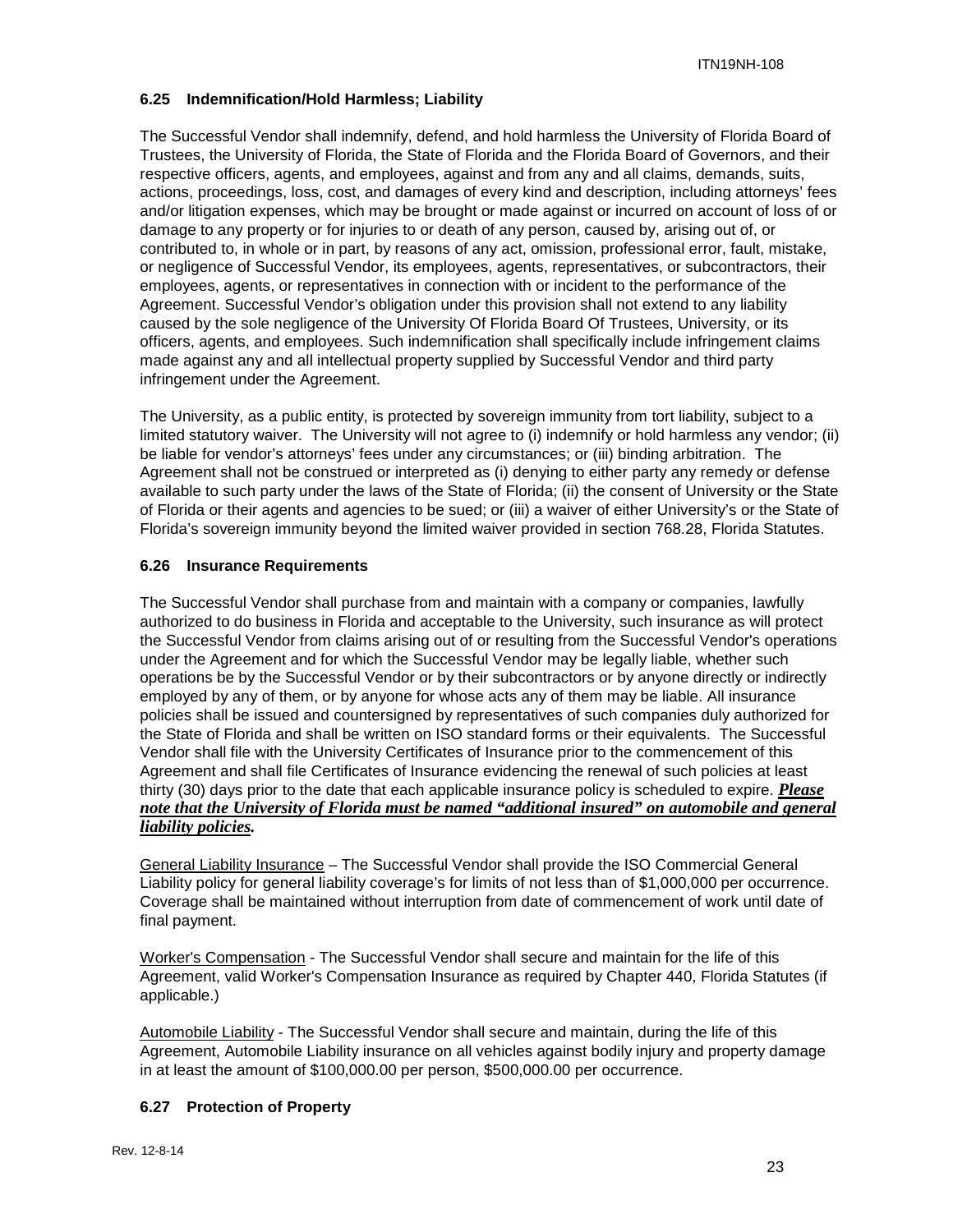The Successful Vendor shall at all times guard against damage or loss to the property of the University or of others or vendors and shall be held responsible for replacing or repairing any such loss or damage. The University may withhold payment or make such deductions as deemed necessary to insure reimbursement or replacement for loss or damage to property through negligence of the Successful Vendor or their agents. The Successful Vendor shall provide all barricades and take all necessary precautions to protect buildings and personnel.

## <span id="page-23-0"></span>**6.28 Intellectual Property**

- A. All works that are created pursuant to this contract ("Works") are works made for hire, and all rights and privileges attendant to the Works belong exclusively to the University. If a court of competent jurisdiction determines that any Work does not constitute a work made for hire, the Contractor hereby assigns to the University for no additional consideration all rights and privileges the Contractor has in the works, including all intellectual property rights, specifically those under copyright law.
- B. Paragraph A does not apply to Works that are not created through performance under this Contract ("Pre-existing works"). With respect to Pre-existing works used by the Contractor in performance of this Contract, the Contractor shall obtain for the University at no additional charge a license to use Pre-existing works for the uses intended under this Contract, including the right to make derivative works. Paragraph A does apply, however, to any Works that are derivative of Pre-existing works.
- C. The Contractor warrants that it has full power and authority to transfer the rights granted by this Contract to the University and that use of the works by the University does not constitute an infringement or other violation of any copyright, trade secret, trademark, patent, non-disclosure, or other rights of any third party.
- D. Title and all rights and privileges to all graphics and material provided to the Contractor by the University in connection with this Contract remain the exclusive property of the University of Florida. The Contractor does not receive any title, rights, or privileges in those graphics or materials. The University grants to the Contractor a limited license in those graphics or materials only for the purpose of carrying out the Contractor's obligations under this Contract.

#### <span id="page-23-1"></span>**6.29 Labor Disputes**

Successful Vendor shall give prompt notice to the University of any actual or potential labor dispute which delays or may delay performance of the Agreement.

#### <span id="page-23-2"></span>**6.30 Laws and Regulations**

Successful Vendors are solely responsible for keeping themselves fully informed of and faithfully observing all laws, ordinances, and regulations and shall protect and indemnify the University, its officers and agents against any claims of liability arising from or based on any violation thereof.

#### <span id="page-23-3"></span>**6.31 No Replacement of Defective Tender**

Every tender of goods or services must fully comply with all provisions of the Agreement as to time of delivery, quantity, and the like. If a tender is made which does not fully conform, this shall constitute a breach and Successful Vendor shall not have the right to substitute a conforming tender.

#### <span id="page-23-4"></span>**6.32 No Waiver of Right by the University**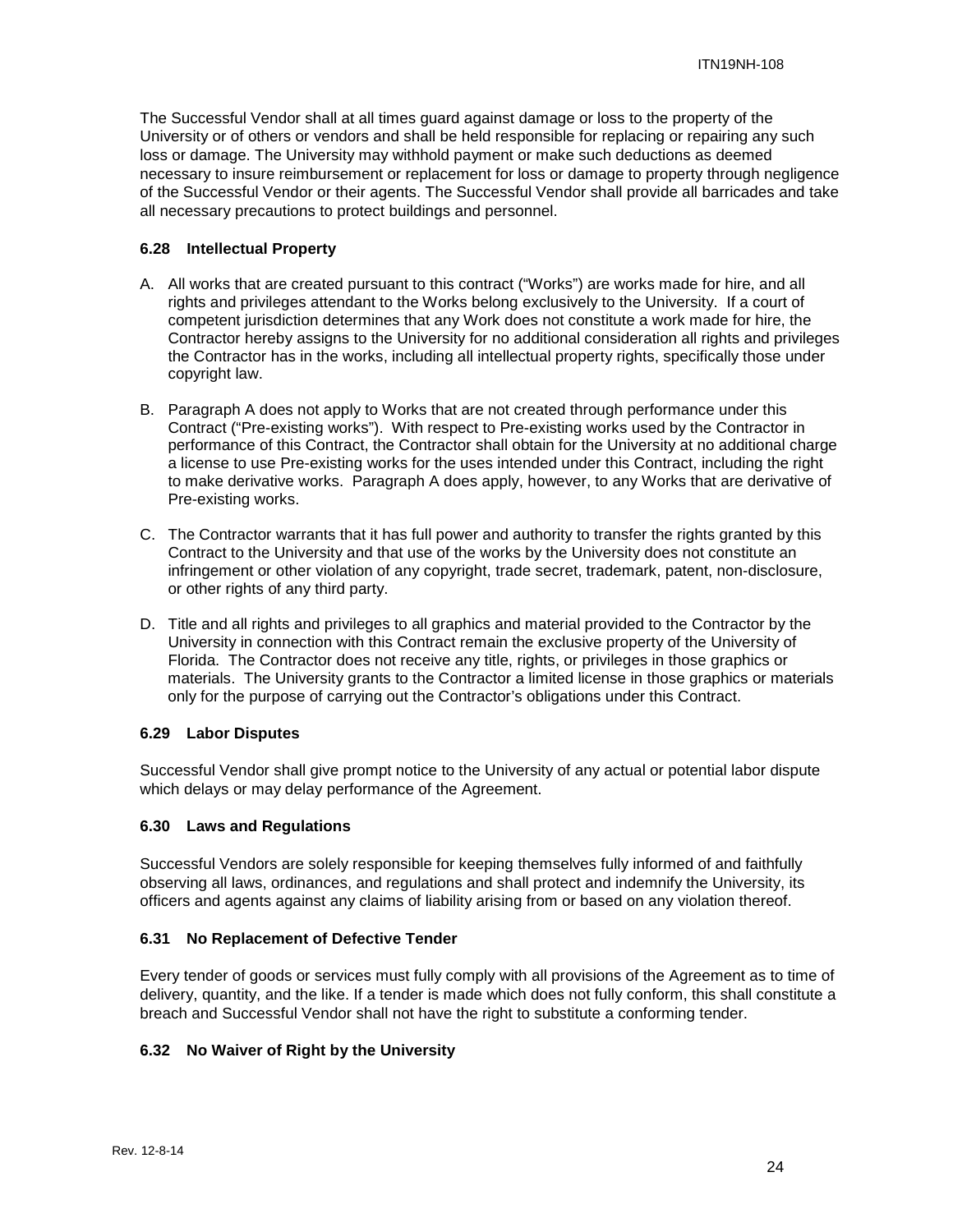No waiver by University of any breach of the provisions of the Agreement by the Successful Vendor shall in any way be construed to be a waiver of any future breach or bar the University's right to insist on strict performance of the provisions of the Agreement.

## <span id="page-24-0"></span>**6.33 Notice to Vendors of Asbestos-Containing Materials in University Buildings**

Asbestos containing materials (ACM) can be found in almost any building in the United States more than 10 years old. The University of Florida is no exception. The types of asbestos most commonly found are pipe and boiler insulation, fireproofing, hard panels known as "Transite", floor tile, and spray or trowel-applied ceiling finishes. ACM is generally not hazardous if left undisturbed.

The University has implemented an Asbestos Program to assure safe management and removal of ACM. Vendors, consultants, and others providing service to the University may encounter ACM and must, therefore, comply with the following instructions:

A. Avoid disturbing suspected ACM. Exercise caution and watch for possible ACM.

B. If it is necessary to disturb ACM, first notify the appropriate Division Asbestos Representative listed in this notice, or the University of Florida Asbestos Coordinator, before proceeding with your work. You shall take whatever precautions are necessary to protect humans' health and the environment, and comply with all applicable Federal, State, and Local laws pertaining to asbestos.

C. If you require additional information on possible locations of ACM in a particular building, contact the Asbestos Representative from the Division for which you are working.

| <b>Division</b>            | Asbestos Representative                   | Telephone      |
|----------------------------|-------------------------------------------|----------------|
| <b>Facilities Services</b> | Assoc. Dir. Facilities Services           | (352) 392-7793 |
| <b>Health Center</b>       | Asst. Dir. Health Ctr Facilities Services | (352) 392-4417 |
| Housing                    | Housing Maintenance Superintendent        | (352) 392-2161 |
| <b>Reitz Union</b>         | Maintenance Superintendent                | (352) 392-1614 |
| <b>IFAS</b>                | Engineer                                  | (352) 392-6488 |

## <span id="page-24-1"></span>**6.34 Parking and Identification Badges.**

The Successful Vendor shall obtain all parking permits and/or decals that may be required while performing project work on University premises. The Successful Vendor should review Contractor and Vendor Parking information from Transportation and Parking Services located at the following link: <http://parking.ufl.edu/decals/contractors-vendors/>

## <span id="page-24-2"></span>**6.35 Payment Terms**

The University's obligation is payable only and solely from funds appropriated for the purpose of the Agreement. Unless otherwise stated herein, the payment terms for the Agreement are Net 30 days. VENDOR OMBUDSMAN: The University's vendor ombudsman whose duties include acting as an advocate for vendors may be experiencing problems in obtaining payment(s) from the University may be contacted at 352-392-1241.

#### <span id="page-24-3"></span>**6.36 Price Adjustment**

Price changes will normally only be considered at the end of one Agreement period and the beginning of another. Price change requests shall be in writing, submitted at least sixty (60) days prior to the end of the current Agreement period, and shall be supported by written evidence of increased costs to the Successful Vendor. The University will not approve unsupported price increases that will merely increase the gross profitability of the Successful Vendor at the expense of the University.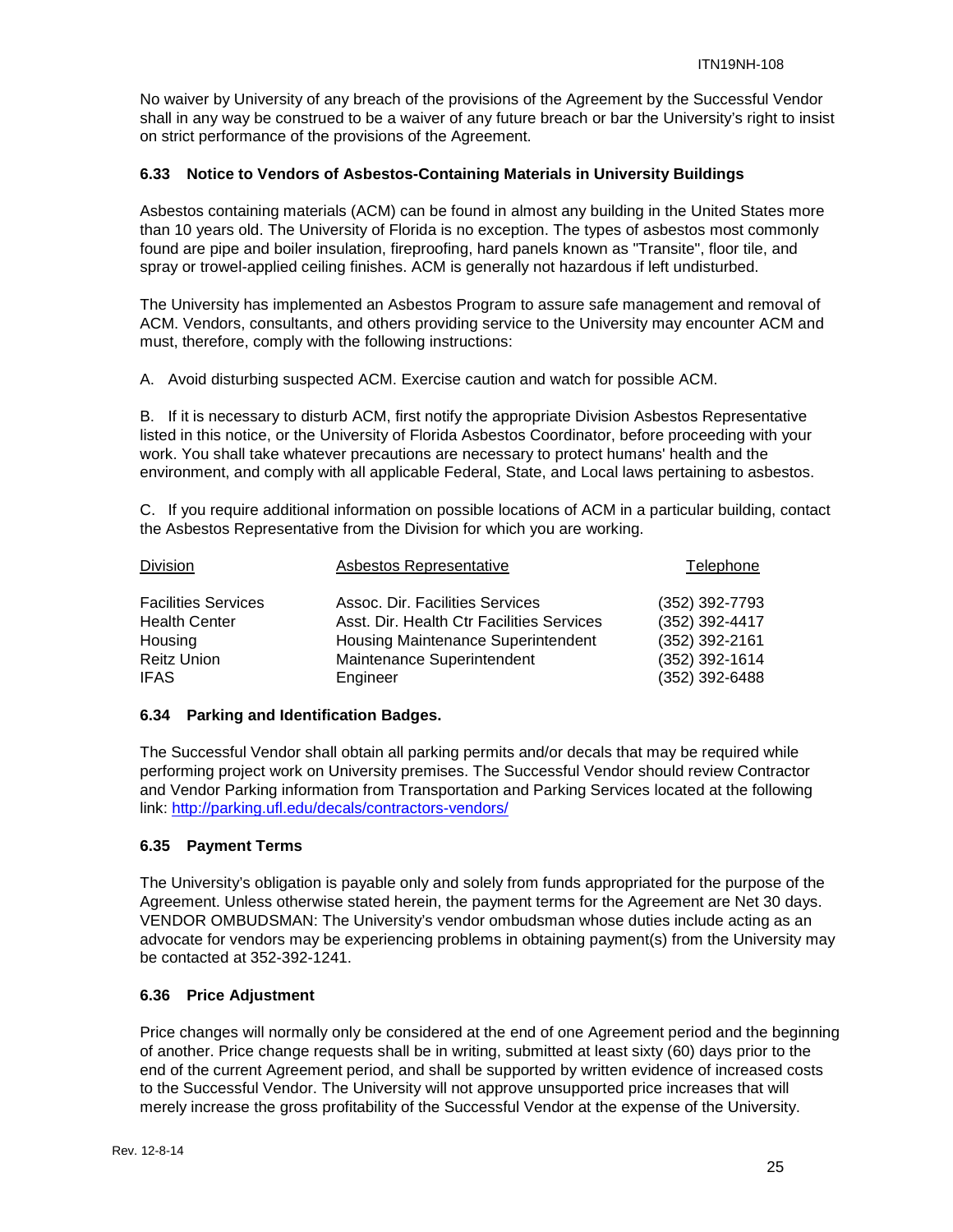Price change requests shall be a factor in the Agreement extension review process. The University shall, in its sole opinion, determine whether the requested price increase or an alternate option is in the best interest of the University.

## <span id="page-25-0"></span>**6.37 Prior Course of Dealings**

No trade usage, prior course of dealings, or course of performance under other agreements shall be a part of any agreement resulting from this ITN; nor shall such trade usage, prior course of dealing, or course of performance be used in the interpretation or construction of such resulting agreement.

## <span id="page-25-1"></span>**6.38 Intentionally Omitted**

## <span id="page-25-2"></span>**6.39 Public Entity Crime**

A person or affiliate who has been placed on the convicted list by the Department of Management Services, State of Florida, may not submit a proposal on a contract to provide any goods or services, including construction, repairs, or leases and may not be awarded or perform work as a Vendor, supplier, subcontractor, or consultant for the University of Florida for a period of 36 months from the date of being placed on the convicted list, a "person" or "affiliate" includes any natural person or any entity, including predecessor or successor entities or any entity under the control of any natural person who is active in its management and who has been convicted of a public entity crime (Rule 6C1-3.020 FAC).

## <span id="page-25-3"></span>**6.40 Public Records**

All proposal information submitted and opened becomes subject to the Public Records Law set forth in Chapter 119 F.S.

## **IF THE VENDOR HAS QUESTIONS REGARDING THE APPLICATION OF CHAPTER 119, FLORIDA STATUTES, TO THE VENDOR'S DUTY TO PROVIDE PUBLIC RECORDS RELATING TO THIS CONTRACT, CONTACT THE CUSTODIAN OF PUBLIC RECORDS AT (352) 846-3903, email: [PR-Request@ufl.edu,](mailto:PR-Request@ufl.edu) PO Box 113156, Gainesville, FL 32611-3156**

Any resulting Agreement may be unilaterally canceled for refusal by the vendor to allow public access to all documents, papers, letters, or other materials made or received by the Successful Vendor in conjunction with the Agreement and subject to the provisions of Chapter 119. F.S.

## <span id="page-25-4"></span>**6.41 Referencing of Orders**

For each order issued against an agreement resulting hereunder, the University intends in good faith to reference this ITN for pricing, terms and conditions, delivery location, and other particulars. However, in the event the University fails to do so, the University's right to such terms and conditions, and particulars shall not be affected, and no liability of any kind or amount shall accrue to the University.

#### <span id="page-25-5"></span>**6.42 Remedies and Applicable Law**

The Agreement shall be governed by and construed in accordance with the laws of the State of Florida (without regard to principles of conflict of laws) and the rules and regulations of the Florida Board of Governors and the University. University and Successful Vendor shall have available all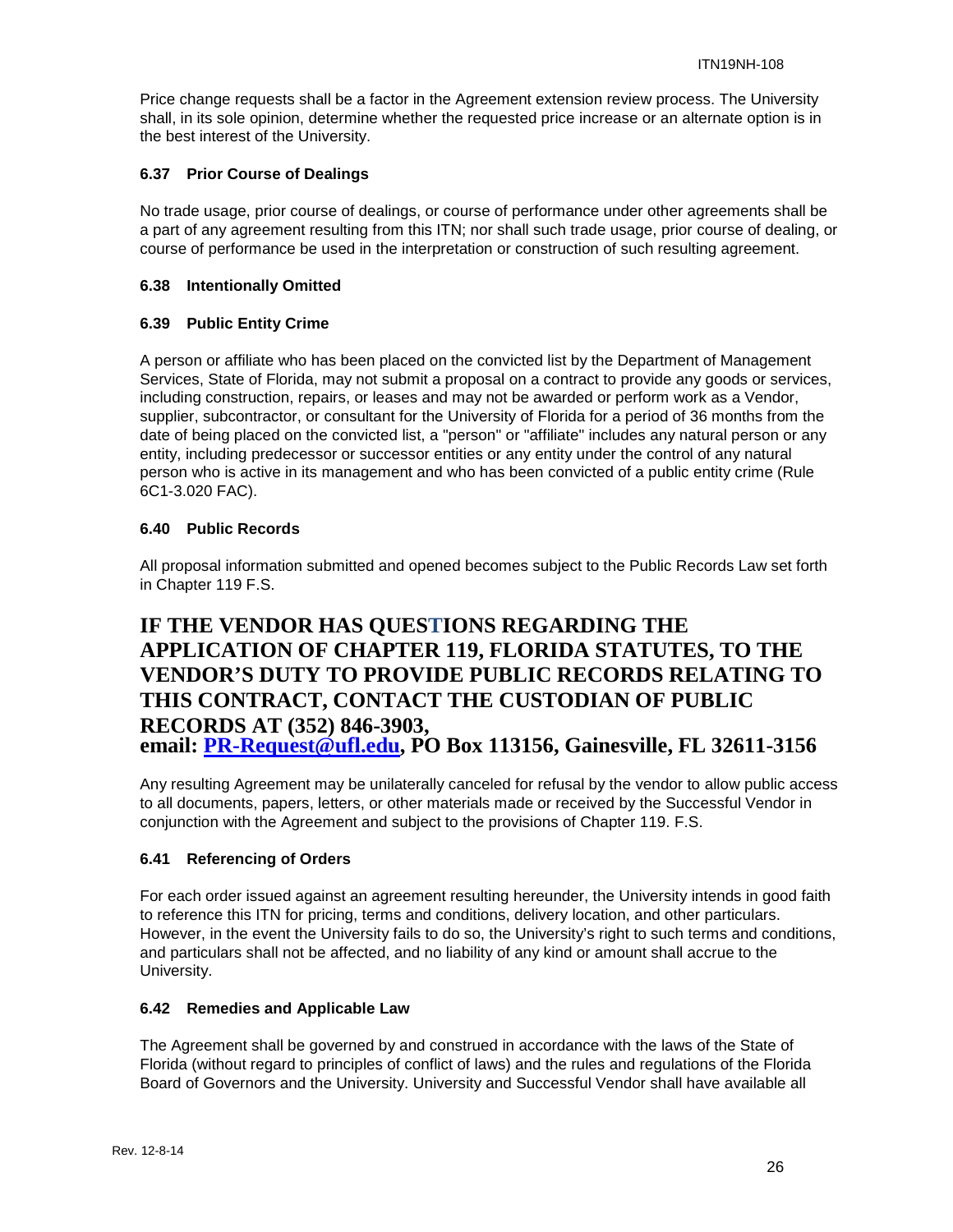remedies afforded each by said law. The venue in any action or litigation commenced to enforce the Agreement shall lie in a court of competent jurisdiction located in Gainesville, Florida.

## <span id="page-26-0"></span>**6.43 Right of Inspection**

University shall have the right to inspect the goods, deliverables or services at delivery before accepting them.

## <span id="page-26-1"></span>**6.44 Right of Offset**

The University shall be entitled to offset against any sums due the Successful Vendor, any expenses or costs incurred by the University, or damages assessed by the University concerning the Successful Vendor's non-conforming performance or failure to perform the Agreement, or any other debt owing the University, including expenses, costs and damages described in the termination provisions contained herein.

## <span id="page-26-2"></span>**6.45 Intentionally Omitted**

- <span id="page-26-3"></span>**6.46 Intentionally Omitted**
- <span id="page-26-4"></span>**6.47 Intentionally Omitted**

#### <span id="page-26-6"></span><span id="page-26-5"></span>**6.48 Termination**

## **6.48.1 Convenience**

The University reserves the right to terminate the Agreement in whole or part at any time when in the best interests of the University without penalty or cause. Upon receipt of the written notice, the Successful Vendor shall immediately stop all work as directed in the notice, notify all subcontractors of the effective date of the termination and minimize all further costs to the University. In the event of termination under this provision, all documents, data and reports prepared by the Successful Vendor under the Agreement shall become the property of and delivered to the University. The Successful Vendor shall be entitled to receive just and equitable compensation for work in progress, work completed and materials accepted before the effective date of termination. Such compensation shall be the Successful Vendor's sole remedy against the University in the event of termination under this provision.

#### <span id="page-26-7"></span>**6.48.2 Default**

The University reserves the right to terminate the Agreement in whole or in part due to the failure of the Successful Vendor to comply with any term or condition of the Agreement, to acquire and maintain all required insurance policies, bonds, licenses and permits, or to make satisfactory progress in performing the Agreement. The University shall provide written notice of the termination and the reasons for it to the Successful Vendor. Upon termination under this provision, all goods, materials, documents, data and reports prepared by the Successful Vendor under the Agreement shall become the property of and be delivered to the University on demand. The University may, upon termination of the Agreement, procure, on terms and in the manner that it deems appropriate, materials, or services to replace those under the Agreement. The Successful Vendor shall be liable to the University for any excess costs incurred by the University in re-procuring the materials or services.

#### <span id="page-26-8"></span>**6.48.3 Gratuities**

The University may, by written notice to the Successful Vendor, cancel the Agreement if it is discovered by the University that gratuities, in the form of entertainment, gifts or other, were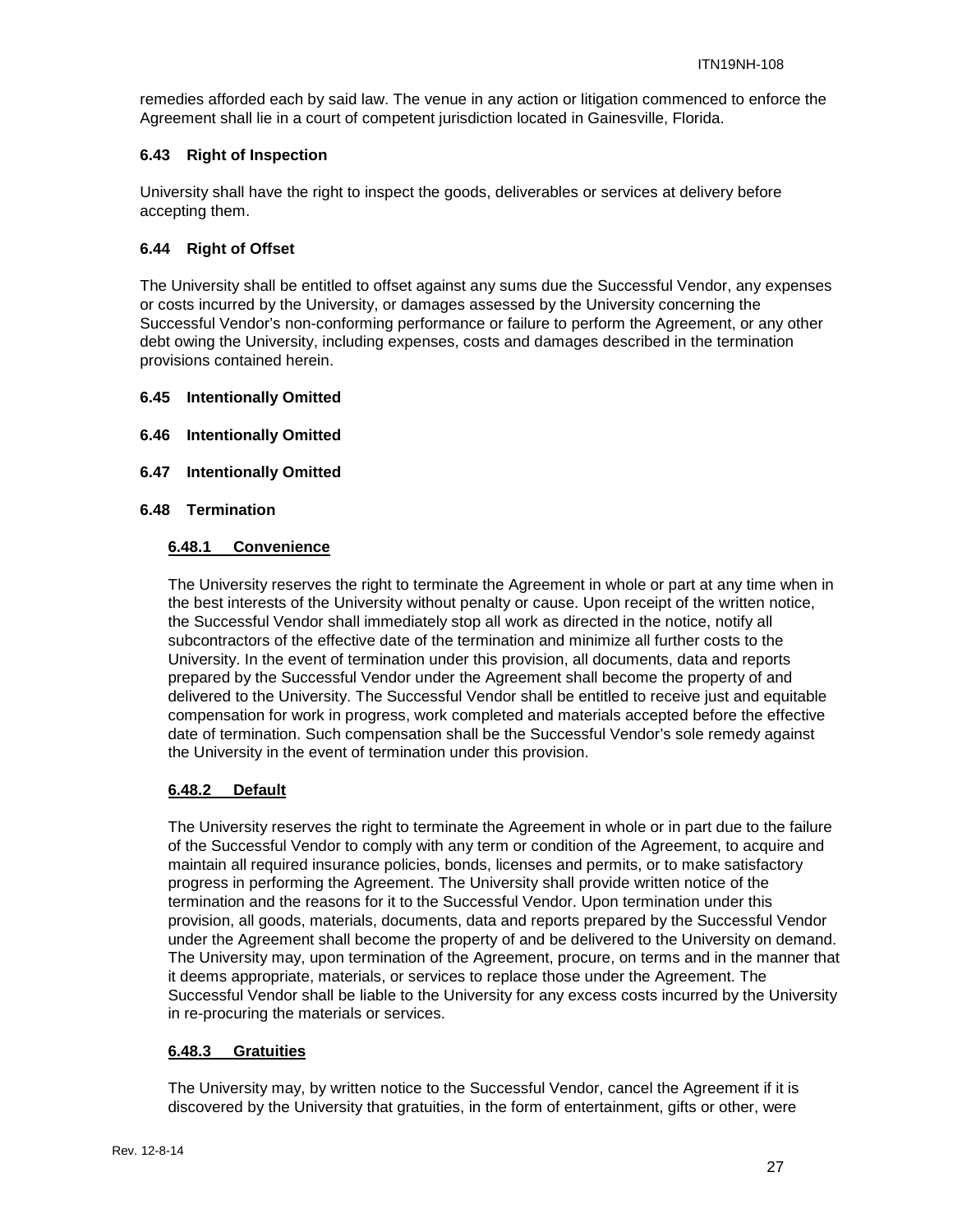offered or given by the Successful Vendor, or any agent or representative of the Successful Vendor, to any officer or employee of the University with a view toward securing favorable treatment with respect to the awarding or amending, or the making of any determinations with respect to the performing of such Agreement. In the event the Agreement is canceled by the University pursuant to this provision, University shall be entitled, in addition to any other rights and remedies, to recover or withhold the amount of the cost incurred by Successful Vendor in providing such gratuities.

## <span id="page-27-0"></span>**6.48.4 Insolvency**

The University shall have the right to terminate the Agreement at any time in the event Successful Vendor files a petition in bankruptcy; or is adjudicated bankrupt; or if a petition in bankruptcy is filed against Successful Vendor and not discharged within thirty (30) days; of if Successful Vendor becomes insolvent or makes an assignment for the benefit of its creditors or an arrangement pursuant to any bankruptcy law; of if a receiver is appointed for Successful Vendor or its business.

## <span id="page-27-1"></span>**6.48.5 Lack of Funds**

The State of Florida's and UF's performance and obligation to pay under this Agreement is contingent upon an annual appropriation by the Florida State Legislature. The Agreement may be canceled without further obligation on the part of the University of Florida in the event that sufficient appropriated funding is unavailable to assure full performance of the terms. The Successful Vendor shall be notified in writing of such non-appropriation as soon as reasonably possible. No penalty shall accrue to the University in the event this cancellation provision is exercised. This cancellation provision shall not be construed so as to permit the University to terminate the Agreement in order to acquire similar equipment, material, supplies or services from another party.

## <span id="page-27-2"></span>**6.48.6 Stop Work Order**

The University may at any time, by written order to the Successful vendor, require the Successful Vendor to stop all or any part of the work called for by the Agreement for a period of ninety (90) days after the order is delivered to the Successful Vendor, and for any further period to which the parties may agree. The order shall be specifically identified as a Stop Work Order issued under this provision. Upon receipt of the order, the Successful Vendor shall immediately comply with its terms and take all reasonable steps to minimize the incidence of costs allocable to the work covered by the order during the period of work stoppage. If a Stop Work Order issued under this provision is canceled or the period of the order or any extension expires, the Successful Vendor shall resume work. The University shall make an equitable adjustment in the delivery schedule or Agreement price, or both, and the Agreement shall be amended in writing accordingly.

#### <span id="page-27-3"></span>**6.48.7 Suspension or Debarment**

The University may by written notice to the Successful Vendor immediately terminate the Agreement if the University determines that the Successful Vendor has been debarred, suspended or otherwise lawfully prohibited from participating in any public procurement activity, including but limited to, being disapproved as a subcontractor Vendor of any public procurement unit or other governmental body.

#### <span id="page-27-4"></span>**6.48.8 Continuation of Performance Through Termination**

The Successful Vendor shall continue to perform, in accordance with the requirements of Agreement, up to the date of termination, as directed in the termination notice.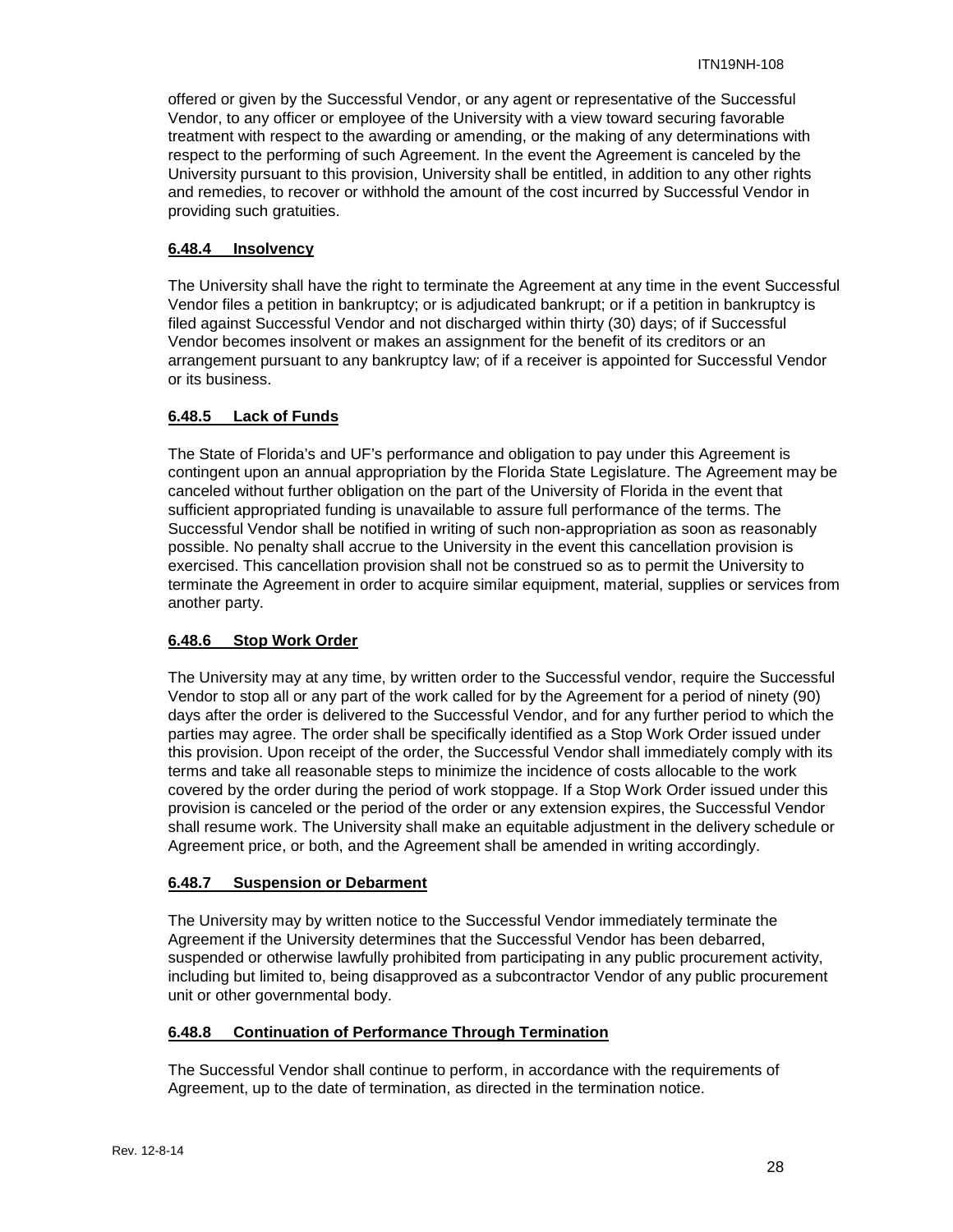#### <span id="page-28-0"></span>**6.49 Intentionally Omitted**

## <span id="page-28-1"></span>**6.50 Warranties**

In addition to any implied warranties, Successful Vendor warrants that the goods furnished will conform to the specifications, drawings, and descriptions listed herein, and to the sample or samples if any, furnished by the Successful Vendor. In the event of a conflict between the specifications, drawings, and descriptions, the specifications shall govern.

## <span id="page-28-2"></span>**6.51 Payment Card Industry Data Security Standard.**

For e-commerce business and/or credit card transactions, Proposer agrees to be bound by the requirements and terms of the Rules of all applicable Card Associations, as amended from time to time, and be solely responsible for security and maintaining confidentiality of Card transactions processed by means of electronic commerce up to the point of receipt of such transactions by Bank.

Proposer is required to be in compliance with the requisites of the SAS 70 and/or Payment card Industry Data Security Standard and provide written attestation of compliance annually.

## <span id="page-28-3"></span>**6.52 Payment and Invoice Information**

All invoices will need to contain either a **UF purchase order number** or the **8-digit department ID number** of the department with which you are doing business. All invoices for payment should be submitted to the University of Florida via:

Email: email a .pdf or .tif file to [ufl@invoices.corcentric.com.](mailto:ufl@invoices.corcentric.com) The file must be attached to the email and not embedded within the email. There can be multiple files per email but each file should only contain one invoice.

or

Mail to: UF – Accounts Payable PO Box 115350 971 Elmore Drive Gainesville, FL 32611-5350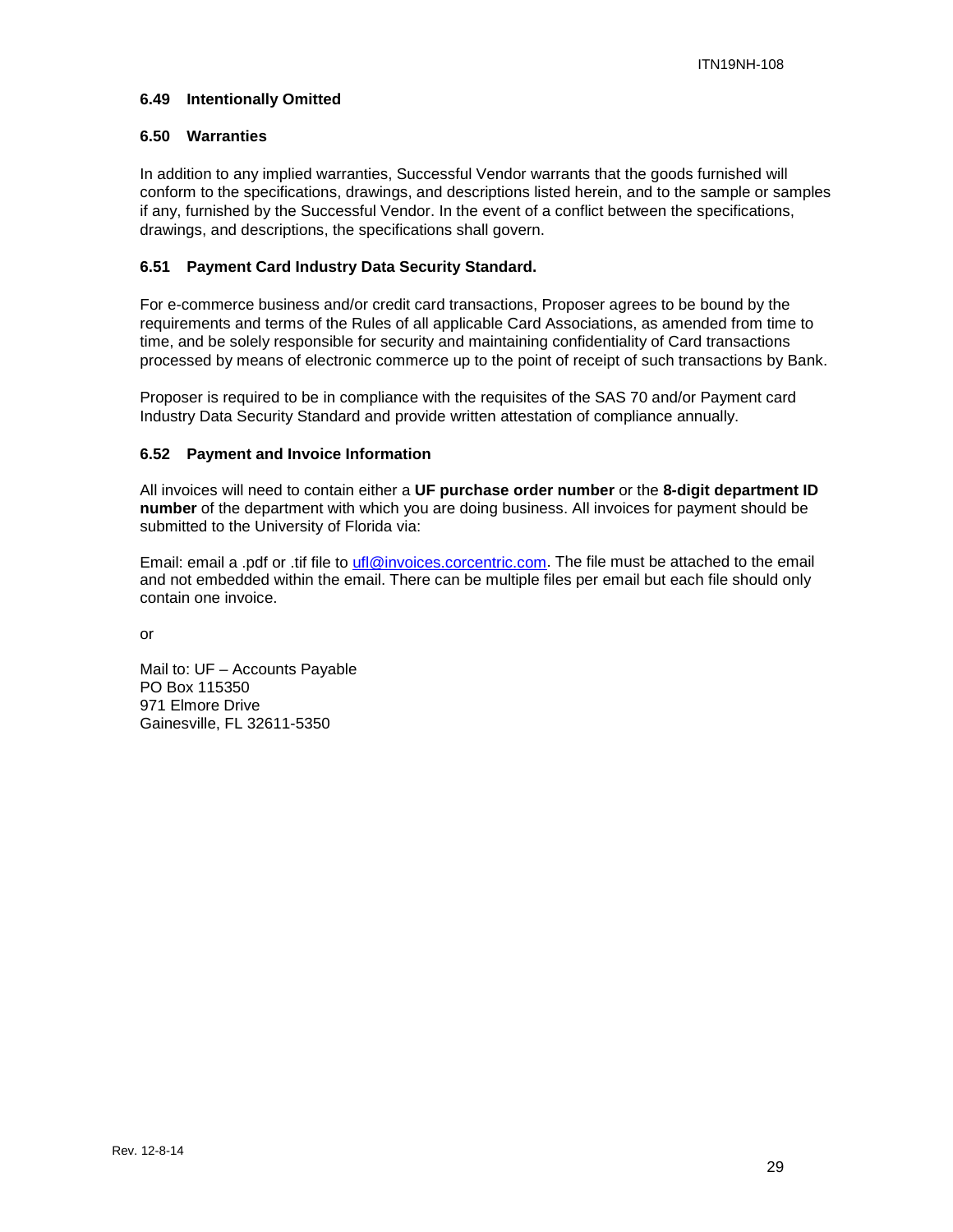## <span id="page-29-0"></span>**7.0 Certifications and Forms**

#### <span id="page-29-1"></span>**7.1 Certification of Proposal**

Explanation: This certification attests to the vendor's awareness of and agreement to the content of this ITN and all accompanying provisions contained herein.

Action: Vendor is to ensure that the following certificate is duly completed and correctly executed by an authorized officer of your company.

This proposal is submitted in response to Invitation to Negotiate ITN19NH-108 issued by the University of Florida. The undersigned, as a duly authorized officer, hereby certifies that

#### \_\_\_\_\_\_\_\_\_\_\_\_\_\_\_\_\_\_\_\_\_\_\_\_\_\_\_\_\_\_\_\_\_\_\_\_\_ (Vendor Name)

agrees to be bound by the content of this proposal and agrees to comply with the terms, conditions and provisions of the referenced Invitation to Negotiate (ITN) and any addenda thereto in the event of an award. Exceptions are to be noted as stated in the ITN. The proposal shall remain in effect for a period of ninety (90) calendar days as of the Due Date for responses to the ITN.

The undersigned certifies that to the best of his/her knowledge: (check one pf the below and provide information if required)

There is no trustee or employee of the University of Florida who has or whose Relative has an Interest in the entity or entities making this proposal or who is a natural person making this proposal.

There are trustee(s) and/or employee(s) of the University of Florida who have, and/or whose Relative(s) have, an Interest in the entity or entities making this proposal or who is a natural person making this proposal. Describe the nature of the interest held by each trustee, employee, or Relative of the trustee or employee (for example, grandson of Employee X owns the company or spouse of Employee Y is a director of the company).

"Interest" for purposes of this disclosure includes the following: director, trustee, officer, or employee of an entity, any contract with an entity (including consulting), or any partner, proprietor, stock, equity, or other ownership interest in an entity.

"Relative" for the purpose of this disclosure is an individual who is related to the trustee or employee as father, mother, son, daughter, brother, sister, uncle, aunt, first cousin, nephew, niece, husband, wife, father-in-law, mother-in-law, son-in-law, daughter-in-law, brother-in-law, sister-in-law, stepfather, stepmother, stepson, stepdaughter, stepbrother, stepsister, half brother, half sister, grandparent, great grandparent, grandchild, great grandchild, step grandparent, step great grandparent, step grandchild, step great grandchild, person who is engaged to be married to the trustee or employee or who otherwise holds himself or herself out as or is generally known as the person whom the trustee or employee intends to marry or with whom the trustee or employee intends to form a household, or any other natural person having the same legal residence as the trustee or employee"

The undersigned further certifies that their firm (check one) \_\_\_**IS** *or* \_\_\_**IS NOT** currently debarred, suspended, or proposed for debarment by any federal entity. The undersigned agrees to notify the University of any change in this status, should one occur, until such time as an award has been made under this procurement action.

Person(s) authorized to negotiate in good faith on behalf of this firm for purposes of this Invitation to Negotiate are:

Name: example and the set of the set of the set of the set of the set of the set of the set of the set of the set of the set of the set of the set of the set of the set of the set of the set of the set of the set of the se